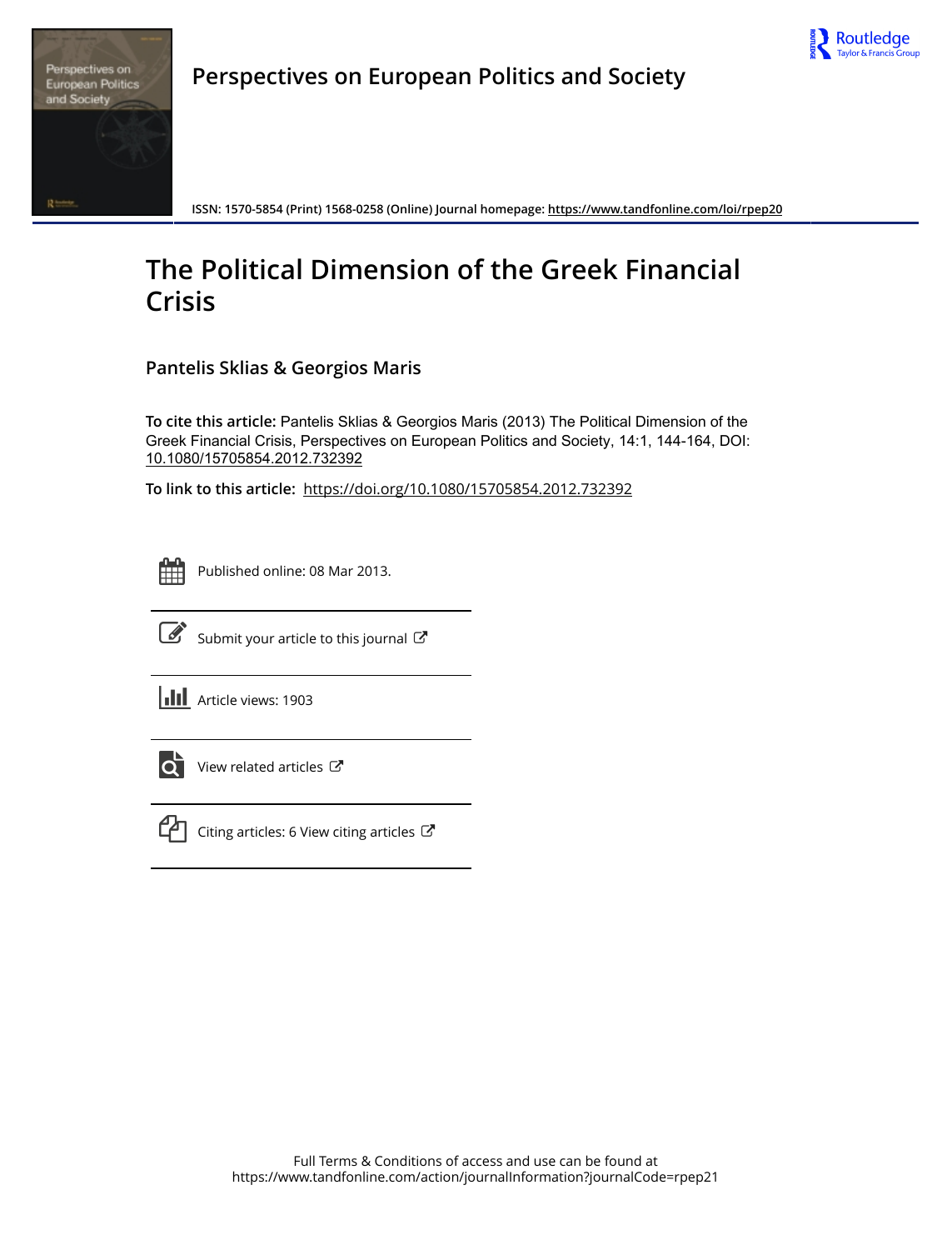$\sum_{\text{Taylor A Francis Group}}$ 

# The Political Dimension of the Greek Financial Crisis

# PANTELIS SKLIAS & GEORGIOS MARIS

ABSTRACT Many scholars have tried to comprehend and analyse the root causes of the Greek economic crisis. In the majority of these analyses, a series of economic factors were mainly highlighted as the key to understanding the nature of the problem. While these factors are profound aspects of the Greek financial and economic failure, they are only a part of the reality. The root causes for the Greek crisis can be found within the Greek political and institutional model of development and its model of governance. In this paper a series of political factors are highlighted as the key factors of this crisis. The development of statism, the failed Europeanization, the high level of corruption, the impact of syndicates and interest groups on the formation of economic policies, the skewed model of governance, populism and the unstable political and parliamentary regime are the most profound. The Greek crisis has a political element that cannot be overlooked and it is highly different than any other European country. This political element makes us worry about the future of the Greek crisis and the EU.

KEY WORDS: Political economy, crisisgovernance, politicaland institutional development

# Introduction

Recently many scholars tried to comprehend and analyse the root causes of the Greek economic crisis. In the majority of these analyses, a series of economic factors were mainly highlighted as the key to understanding the nature of the problem. Namely, high public deficits, irrational public spending, foreign debt, lack of exports, minimum competition basis, default functioning of the labour market, are among the profound variables that resulted in the crisis. While these factors are profound aspects of the Greek financial and economic failure, nevertheless, it is only a part of the reality.

The economic exegesis of the Greek crisis does not provide an adequate insight and explanatory basis of this situation since it does not consider the political and institutional context within which this phenomenon has been taking place. The origin of the Greek crisis has a main political element that cannot be overlooked and it is largely different than the

Correspondence Addresses: Pantelis Sklias, Department of Political Science & International Relations, University of Peloponnese, Corinth, Greece. Email: psklias@hotmail.com. Georgios Maris, Department of Political Science & International Relations, University of Peloponnese, Corinth, Greece. Email: gmaris@uop.gr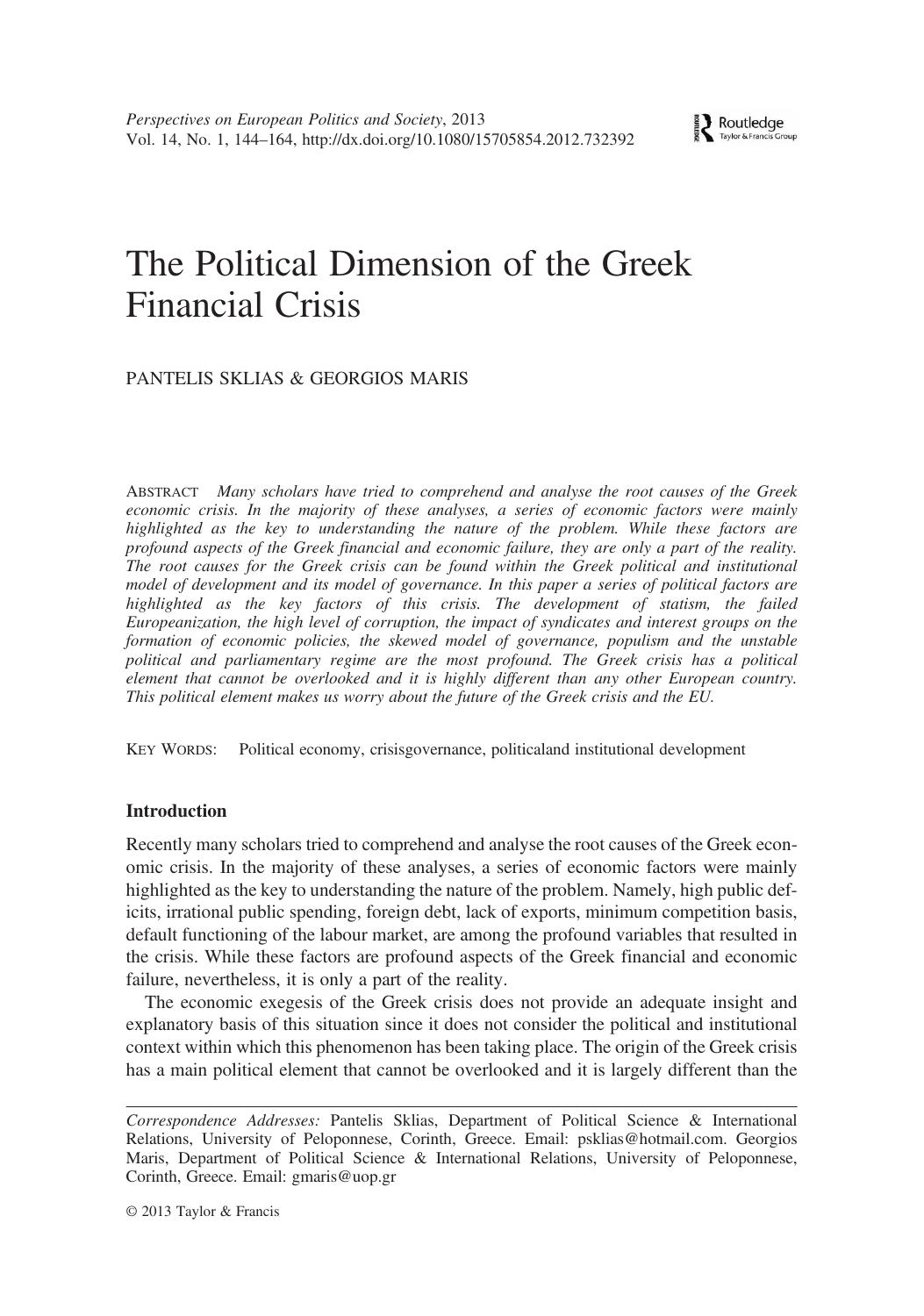political cause of other European indebted countries. This is an important characteristic of the Greek crisis that we need not to forget which differentiates the Greek crisis with other paradigms of crisis within the Eurozone. The economic and fiscal performance of Greece cannot explain the severity of the Greek crisis. The real requirement, however, is to pinpoint the domestic root causes and, what we believe is the essence of the Greek problem; i.e., the underpinnings of the crisis beyond the success or failure of a mere fiscal exercise to reach the economic indicators (European Commission, 2010).

The aim of the paper is to address the question of why Greece has been brought to a situation in which growth rates have been flourishing for at least a decade before the 2009 crisis but finally its economy collapsed? Are the economic measures provided by the European officials and IMF enough? We attempt to enrich existing frameworks of analysis with a series of governance indicators, being political and institutional variables which are very much related to the quality of political and institutional development in the country. We claim that economic convergence has not been followed by political and institutional convergence. In other words we argue that growth rates have been misleading and the Greek crisis should be expected. Thus, given that it is not an easy way to change the Greek political and institutional context, even if the current demands made by Eurozone officials for austerity and a smaller, more efficient state apparatus are understandable, it is not understandable how the Greek political culture can be dramatically changed in a very short time frame.

Using Greece and its crisis as an illustrative example we will show that the political and institutional development level is a critical component and a root cause for the Greek crisis. This skewed model was developed the last 30 years together with other political phenomena among others like, the statism, corruption, rent-seeking behaviour, political instability, populism, the blockage of reforms and parliamentary instability. We also support the view that what in the first instance appears to be bad public financial practices and policymaking, is in essence a lack of the wider model of governance. In this framework we make use of a series of indicators of governance in order to evaluate the economic, political and institutional development of Greece since the 1980s.

The Greek crisis is mainly related to the model of political and institutional underdevelopment and its failed model of governance. In this regard we believe that even though an economic solution of the problem can be agreed among the European political leaders it will not solve the Greek problem. As it is observed from this paper, Greece is a real laggard in every indicator of governance within the European Union (EU). As these kinds of phenomena continue to be observed, the Greek crisis will remain. This makes us also pessimistic not only about the future enlargement of the EU and the Eurozone but also for the future of the EU. The Greek crisis made evident that the Maastricht criteria are inadequate, and the EU has not developed practices that can support and affirm the political and institutional development and way of governance within its member states. Are the new member states really different from Greece in their political and institutional development and model of governance?

In order to reach our aim we will first assess the framework of our analysis. Secondly, we will analyse three critical indicators of the Greek economic development since 1980s, namely growth rate, public deficits and debts and productiveness and competitiveness. We will argue that the overall economic performance of the Greek economy has not been an adequate variable to predict future developments. On the contrary, it has led to misleading assumptions about its performance and thus the Greek economy collapsed.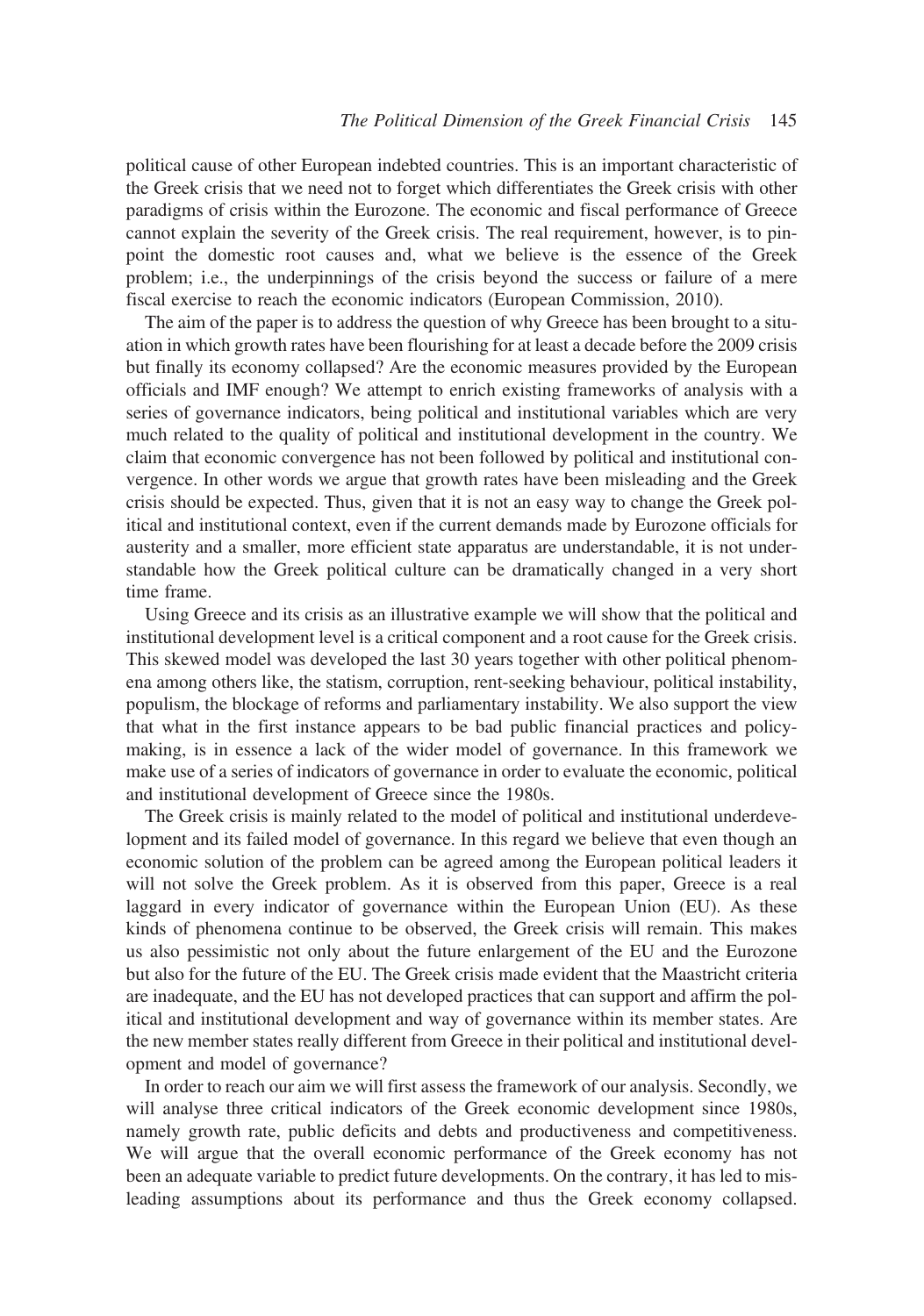This means that a more profound analysis is required, that being the scope and depth of political and institutional development of the country. We will then proceed with the analysis of seven indicators of the political and institutional development since the 1980s, these being statism, governance performance, the effect on the economy of powerful syndicates and interest groups, populism, Europeanization, corruption, political stability and parliamentary continuity. The assessment of the above indicators will demonstrate not only that the economic failures can be explained on the basis of poor political development performance but also that the Greek political culture cannot be changed as early as the European officials demand, and thus, the Greek crisis is likely to remain.

## The Framework of Analysis

In order to analyse the Greek crisis we need to focus on the political institutions and the mode of governance. Political and institutional (in)stability matters. According to North (1990, p. 3) 'Institutions are the rules of the game in a society or, more formally, are the humanly devised constraints that shape human interaction'. As Acemoglu and Robinson (2008, p. 1) believe 'institutions, also very broadly construed, are the fundamental cause of economic growth and development differences across countries'. They also argue that it is possible to construct a context in which we can understand why and how institutions differ across countries, how they change, analyse the pitfalls of institutional reforms and see how they are linked with economic success. In this regard, Acemoglu and Robinson (2008, p. 25) conclude that:

The main determinants of cross-country differences in income per capita are differences in economic institutions. Though institutions often persist for long periods of time and have unintended consequences, differences in institutions across countries primarily reflect the outcome of different collective choices. Different collective choices reflect differences in political institutions and different distributions of political power. As a result, understanding underdevelopment implies understanding why different countries get stuck in political equilibria that result in bad economic institutions. Solving the problem of development entails understanding what instruments can be used to push a society from a bad to a good political equilibrium.

A lot of scholars have also explained how the political and institutional variables and factors affect public economic function and, eventually, the government performance (Roubini & Sachs, 1989; Grilli et al., 1991; Corsetti & Roubini 1993; Alesina & Perotti, 1995). In this sense, there is a clear distinction among the increasing income and the improvement of the wider nexus of the political and institutional development (Kaufmann & Kraay, 2002). In this regard, the outcome of the economic crisis in Greece has revealed the fact that political institutions in the country have been far from being mature and suitable to achieve specific sustainable development targets and objectives. More specifically, for the Greek case, as Mitsopoulos and Pelagidis (2009b) state, it is the design of the Greek political system that has led to rent seeking actions and the blockage of reforms.

In order to capture the contemporary economic and political reality in Greece, the Greek crisis should be analysed as the result of inadequate institutional building and poor political performance during the last 30 years. After the collapse of the military dictatorship in 1974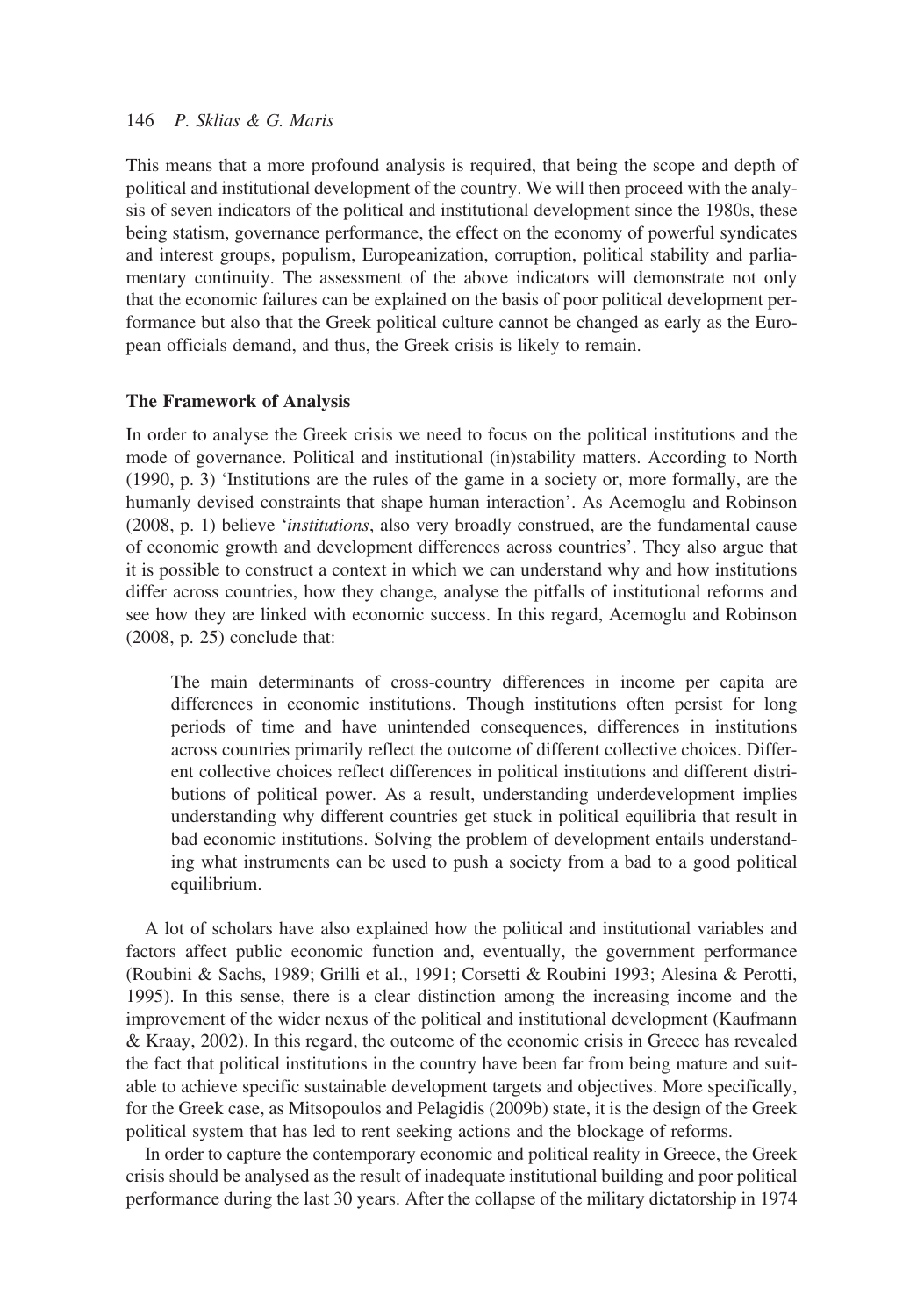two main political parties were created in Greece. When the second (PASOK) came into power in 1981, as Papas (2010) argues:

Greece experienced the rise of irresponsible populism, unrestrained patronage politics, and a powerful culture of ethnocentrism that worked against the country's full Europeanization. To the extent that Greek society had willingly accepted the terms of the contract offered to it by Papandreou, most of his successors in power felt no need to reverse them.

Thus, as Papas (2010) believes Papandreou in contrast to Karamanlis offered the Greek people a program with three main characteristics: (a) the imprudent economic expansion based on the manipulation of the state and its resources without providing for a stable tax basis able to fund such a policy; (b) the backing for a large and expansive, albeit not necessarily strong, state geared towards patronage politics; and (c) ethnocentric nationalism, which was expressed either as a strong belief in the superiority of the Greek nation or as antipathy, let alone fear, towards other stronger nations. Under these conditions the state and the public sector in the 1980s in Greece expanded enormously and even though one could argue that this expansion was necessitated in order to avoid job losses in non-competitive sectors, it cannot justify the overall assessment and performance of the public sector.

Under these conditions over the next decade Europeanization and modernization have not been supported by the necessary institutions and the wider model of governance which was skewed and was negatively affected by many political phenomena like corruption and statism. In fact, Europeanization and modernization in Greece during the 1990's consolidate and legitimate the clientelistic basis of the Greek polity. It is characteristic that almost all attempts for reforms the past 30 years failed. Both major political parties, alternating in power, have embraced the reforms and then proceeded to undermine them. There may be real modernizers within each party but there is no real modernizing party. In this regard, by analysing this framework it is likely to unveil and subsequently debunk a number of economic development myths, the following being the most prominent:

- . Failed macroeconomic policies are the sole root cause of the Greek crisis.
- . Political stability, policy continuity and sustainability have prevailed in Greece and maintained by the Greek political leadership.
- . A strategic vision for the country's development is being shared among the ruling parties.
- . The Greek people's attitude and perceptions employ the top level shared vision and thus promote and practice competent economic and political development, averting interweaving and corruption.

As we will show these myths are related to political and institutional development attributes and governance such as political stability, long-term policy consistency and coherency even between successive cabinets from the same party, a shared strategic vision for the country, citizens that support, promote and pursue infallibly economic and political prosperity in the long term. Significant attainment levels for these indicators are frequently taken for granted in developed economies, including the US, Japan or the EU and most members in the Eurozone. However, these are also the attributes that differentiate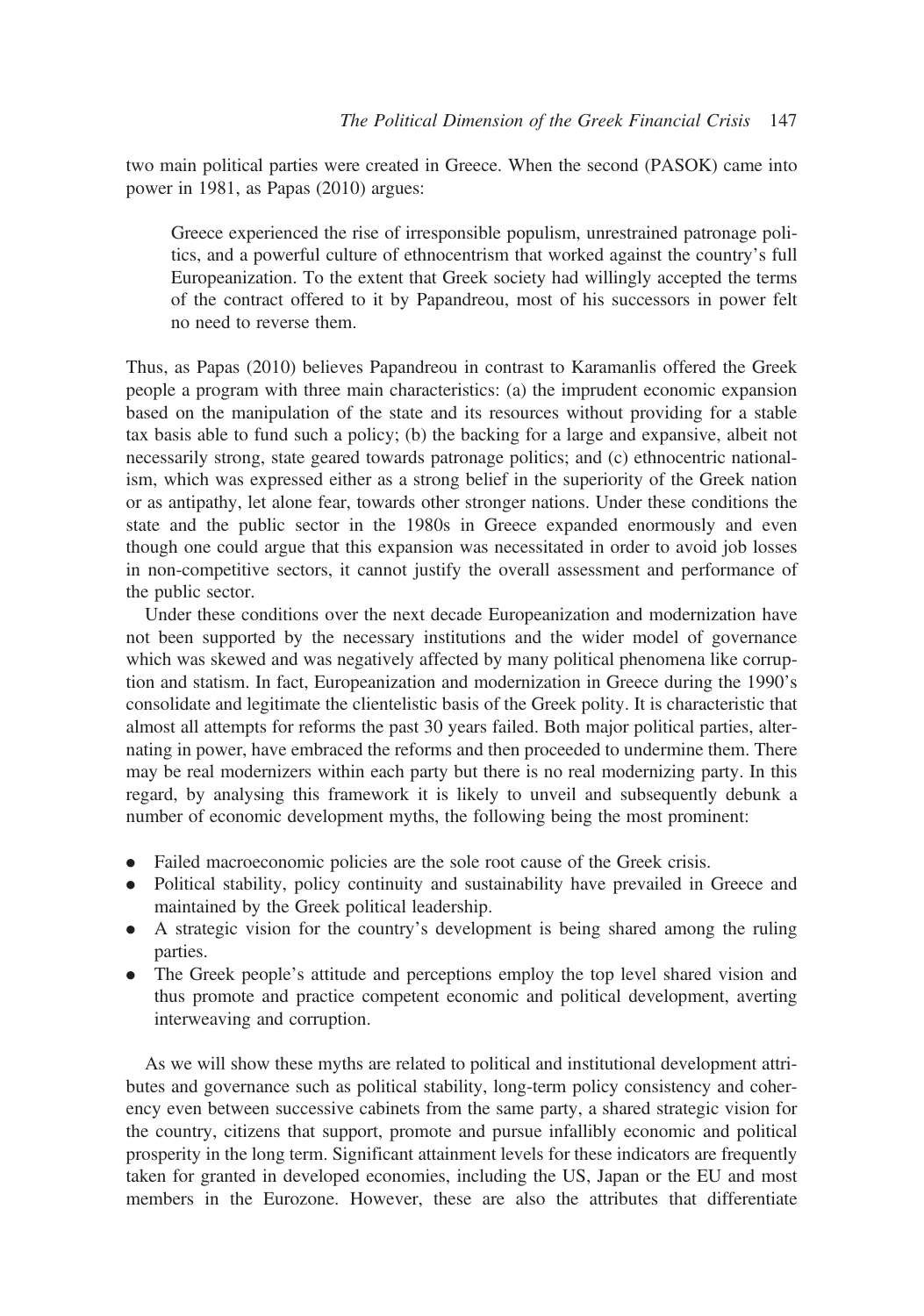Greece from its counterparts despite any other shared similarities in deficits, debts or other dim macroeconomic figures.

# Indicators of the Greek Economic Development since the 1980s

In this section we will assess a series of economic indicators in order to demonstrate that:

- . Growth rate alone has been a misleading indicator of the real economic development in the country both because of its weak structural elements, mainly the temporary and short-term economic infusion and resources.
- . Public debt ratio to the GDP was also a misleading indicator due to the fact that although it had a similar tendency with those of the other members of the Eurozone, being an increasing one, however it cannot alone justify the collapse of the economy unless it is also comprehended in conjunction with the lack of political and institutional convergence.
- . Levels of productivity and competitiveness should also be assessed in relation to the functioning of strong and powerful unions and interest groups.
- . Investment rates although not disappointing should also be seen in the context of contemporary and short term cash infusions, e.g., EU funding and Olympic funding, weak private investments, poor investment environment already indicated by a series of international economic organizations as well as a series of structural inadequacies such as high level of corruption and huge bureaucracy.

Eventually, we claim that pure numerical indicators are not enough to provide a sound background of analysis, which has been the case of the Greek crisis.

# Growth Rates

As it can be observed from Figure 1, the countries within the Eurozone followed almost the same pattern of the GDP growth. In fact, until 2007, Greece, Ireland and Spain were positive exceptions. The countries within the Eurozone had lower GDP growth rates than a decade ago and it can also be argued that there are significant income divergences within the Eurozone. This implies that in the last 10 years the economic convergence within the Eurozone was inadequate. Especially for Greece, its positive behaviour was misleading because it was mainly based on temporary and short run economic expectations, for example the Olympic Games of 2004. In this regard, one could argue that there were a series of equally important economic parameters which could have stirred Greece towards a radically different and certainly more positive economic outcome to the present day.

Some of the most prominent are the following:

- . The infusion of increased EU funds towards Greece for the whole period of study; that is 30 consecutive years (1980–2010).
- . The increased revenues of the two main heavy Greek industries, shipping and tourism during the same period of reference (1980–2010).
- . The fact that in 2007 the Greek economic performance was one of the most successful among the EU 27 member states; the satisfactory performance of the Greek economy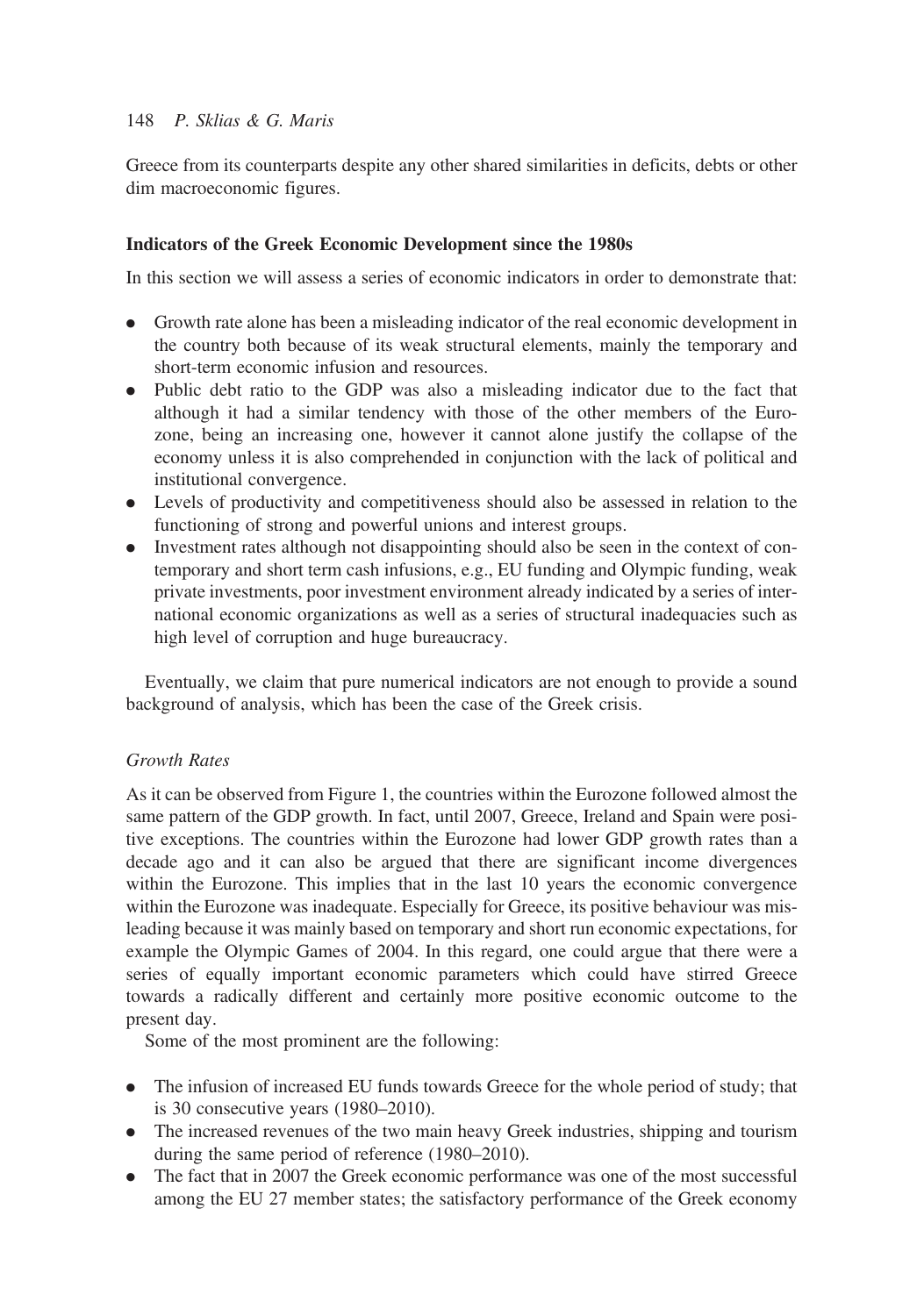is also indicated by the fact that in September 2009 government bond spreads were at a reasonably favourable 121 basis points, which is surprising considering the turn of events only a few months later when they reached between 7 to 10 times as much.

But does the economic growth explain why the aforementioned great crisis happened? The answer is no. After 2009 the Greek economy collapsed and until now no sustainable solution has been brought forward by the various participants.

## Public Deficits and Debts

In Greece the fiscal adaptation during the last 30 years was disappointing. This not only related to the public deficits and public debts but to the size, extension, function and efficiency of the public sector. There are huge and unsustainable public debts and public deficits but as it is known, Greece is not the only country within the Eurozone with these results. Instead, in the last three years 11 European countries failed to maintain their public deficits below 60% (Figure 2).

Thus, it could also be argued that public deficits and public debts are not the root cause for the crisis. Why is the Greek case so difficult and unique? The answer lies on the lack of political and institutional convergence. This element is the most important cause that prevents the economic convergence and the non-implementation of the main targets of the economic policy via fiscal adaptation, liberalization of capital movements, convergence of inflation and interest rates and stabilization of exchange rates as they are described in the Maastricht Treaty. For example, as we argue below the maintenance and expansion of statism not only made the state unable to overcome the severe fiscal problems but also makes no sense the so-called 'creative accounting' which is also characteristic of political and institutional underdevelopment.



Figure 1. Real GDP growth rates (%). Source: Eurostat.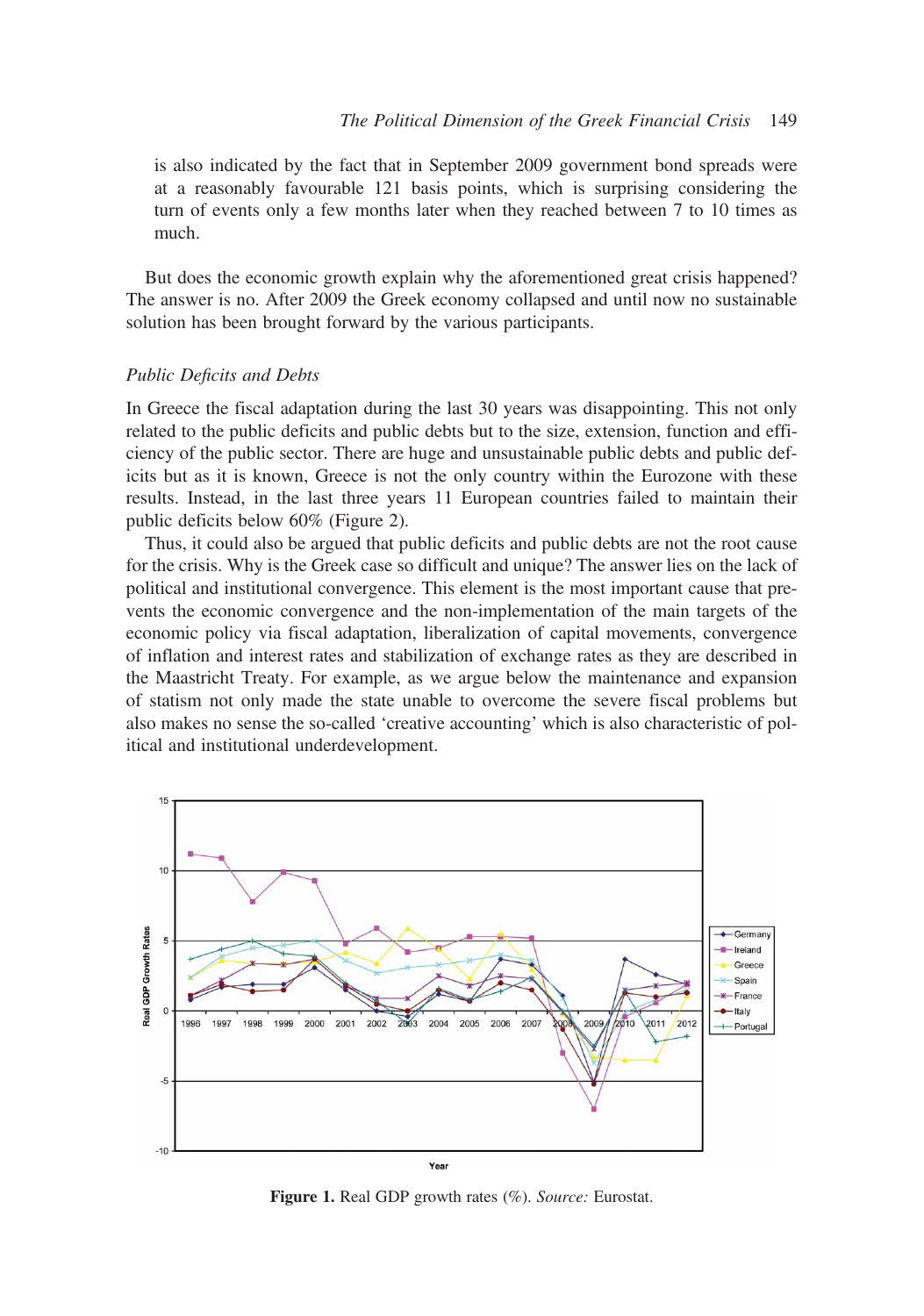

Figure 2. Public debt to GDP ratio. Source: European Central Bank (2010).

# Productivity and Competitiveness

The EMU from its early beginning was not based on each country's real ability to participate but on political calculations. Political and economic priorities have considerably overcome economic and fiscal principles in the formation and function of the EMU. Thus, the Eurozone failed to create the political, economic and institutional environment in which a country like Greece could increase its competitiveness. Baldwin (2001), for example, believes that Luxemburg was the only country which fulfilled all the Maastricht criteria for membership. The Eurozone looks more like a trap than an area of development and growth (Sklias & Maris, 2012). In this respect, Greece was never able to cope in the European level because the convergence criteria were never fulfilled. The decreasing competitiveness of the Greek economy was appearing in the current account deficits of the last decade clearly which in 2007 was  $14.1\%$  of GDP. Since 1995 the labour productivity in Greece was almost always lower than in the other European countries with the exception of Portugal.

However, this is only one side of the problem because in Greece like in other peripheral countries well organized labour unions exist that not only affect the flexibility of the real wages but also the institutional reforms, with negative result on the overall competitiveness of the country (Lapavitsas et al., 2010). In this regard, as De Grauwe (2011) argues from 1999 to 2008, Greece and other peripheral European countries lost their competitiveness because their relative unit labour cost increased considerably. But how is competitiveness linked to debt dynamics? As De Grauwe (2011, p. 9) states:

As countries experience increasing budget deficits while they attempt to improve their competitiveness, financial markets are likely to get nervous. Distrust may install itself. If strong enough, the latter may lead to a liquidity crisis… This then inevitably triggers a solvency crisis.

Moreover, it is not strange that strong state monopolies prevail in Greece, which negatively affect productivity and competitiveness. For example, even now in the areas of electricity,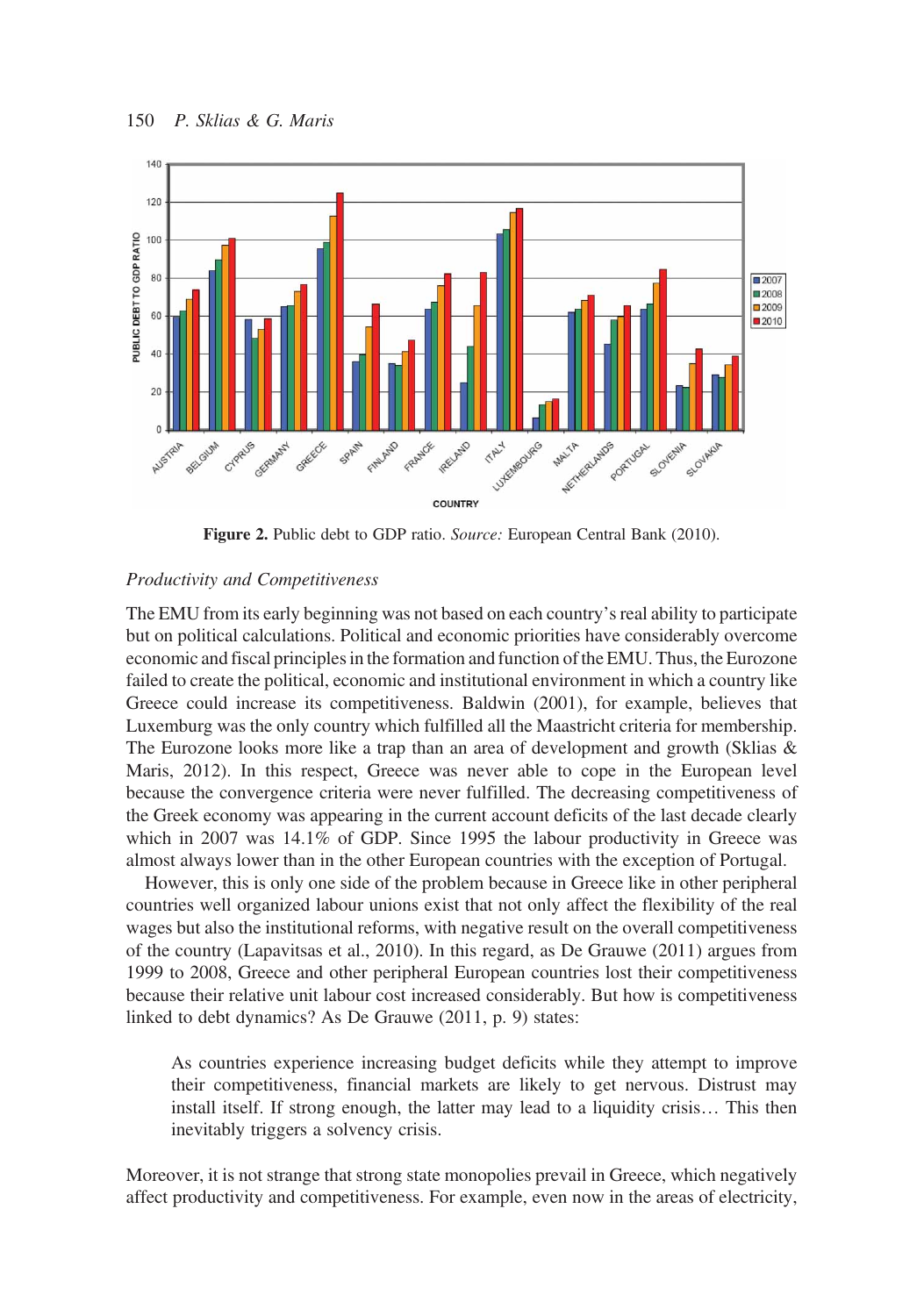telecommunication, water supply, postal services, railways and natural gas the state remains the main manager. Under these circumstances the productivity and competitiveness of Greece is not only a matter of prices which are affected by many factors but also a matter of the political, institutional underdevelopment and ineffectiveness of governance the last 30 years, under which the rate of investments remained very low.

#### Investments

In 2000, the Greek total investments as a share of GDP were not disappointing. However, there are some important points that we need to be more critical of. First, the period from 2000-2004 was a period of economic development in Greece because it was the final stage for the preparation of the Olympic Games of 2004 and huge amounts of European funds were used for this purpose. Second, the country had succeeded in joining the Eurozone and the feeling of optimism was infused in the private and public sector. Third, the business investments in Greece were by far the lowest within the Eurozone. This means that not only the state has a strong influence in the economic growth but also that the Greek economic model of growth is different than the other European models. This is an obvious result of the political, economic and institutional underdevelopment in Greece. Thus, the economic optimism of the first period within the Eurozone was misleading. After 2003 the total investments as a share of GDP decreased and in 2009 Greece was the second last European country.

As Figure 3 shows, during the last 10 years the government investments in Greece were among the biggest within the Eurozone. The Greeks, in contrast to the other European countries, had made the state the main engine of economic growth and political and institutional development since 1980s. Thus, they failed not only to develop their skills and to produce manufactory products but also to remain competitive within the Eurozone. The most important of all was the fact that this skewed model of economic growth had



Figure 3. Government investment (% of GDP). Source: Eurostat.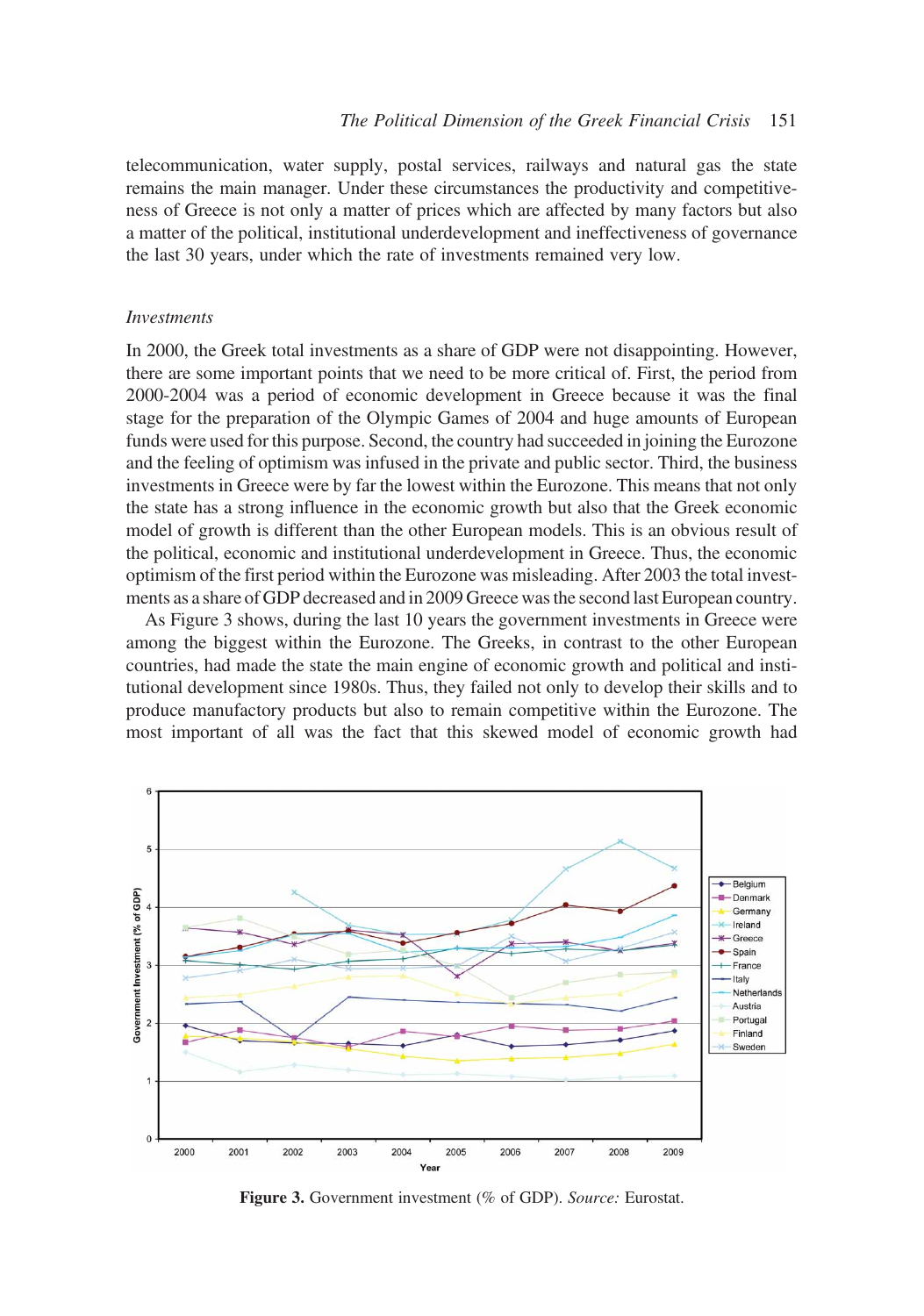become an endogenous element of their cultural development. For example Figure 4, which shows the business investment, is the result of this great mistake.

In Greece, in contrast to the other European countries, the share of business investments as a share of GDP is the most disappointing since 1980s. In this regard, it is not a paradox of why the World Bank (2008) evaluated Greece as the country with the most disappointing business environment within the Eurozone. Even today, Greece's rank on the ease of doing business did not change from 2009 as it remains the 100th country in the world below Yemen, Vietnam, Guatemala and Jordan (World Bank, 2012). What is the most important cause for this observation? Why do Greek businesses not invest within their country as the other European businesses do? In a theoretical study Mo (2001) describes how corruption affects both political stability economic growth. Thus, one part of the answer can be found on the skewed governance model, the skewed state role and the model of political, economic and institutional development in Greece (Kaufmann et al., 2005). The same applies for the share of Greek consumption which is a continuously increased import-oriented consumption (Bank of Greece, 2009). The Greeks stopped buying their domestic products and the majority of the Greek manufactories either closed or they transferred to other countries. As Kazakos (2010) believes, the Greek economic culture is based on real estate investments, on tourism and consumption and therefore the industrial and agricultural production sinks. Thus, the state and the citizens both increased their debts in order to maintain their level of consumption higher than they could.

It is now obvious that the economic performance within the Eurozone even though it is modest, cannot explain the great crisis. As we believe the Greek performance in economic growth, public deficits, public debts, labour productivity, and investments are not efficient indicators, root causes of the crisis but they are highly related to the Greek model of governance and to its political and institutional development. Thus, in the domestic area we must focus on the main characteristics of the Greek political and institutional development since the 1980s.



Figure 4. Business investments (%) of GDP. Source: Eurostat.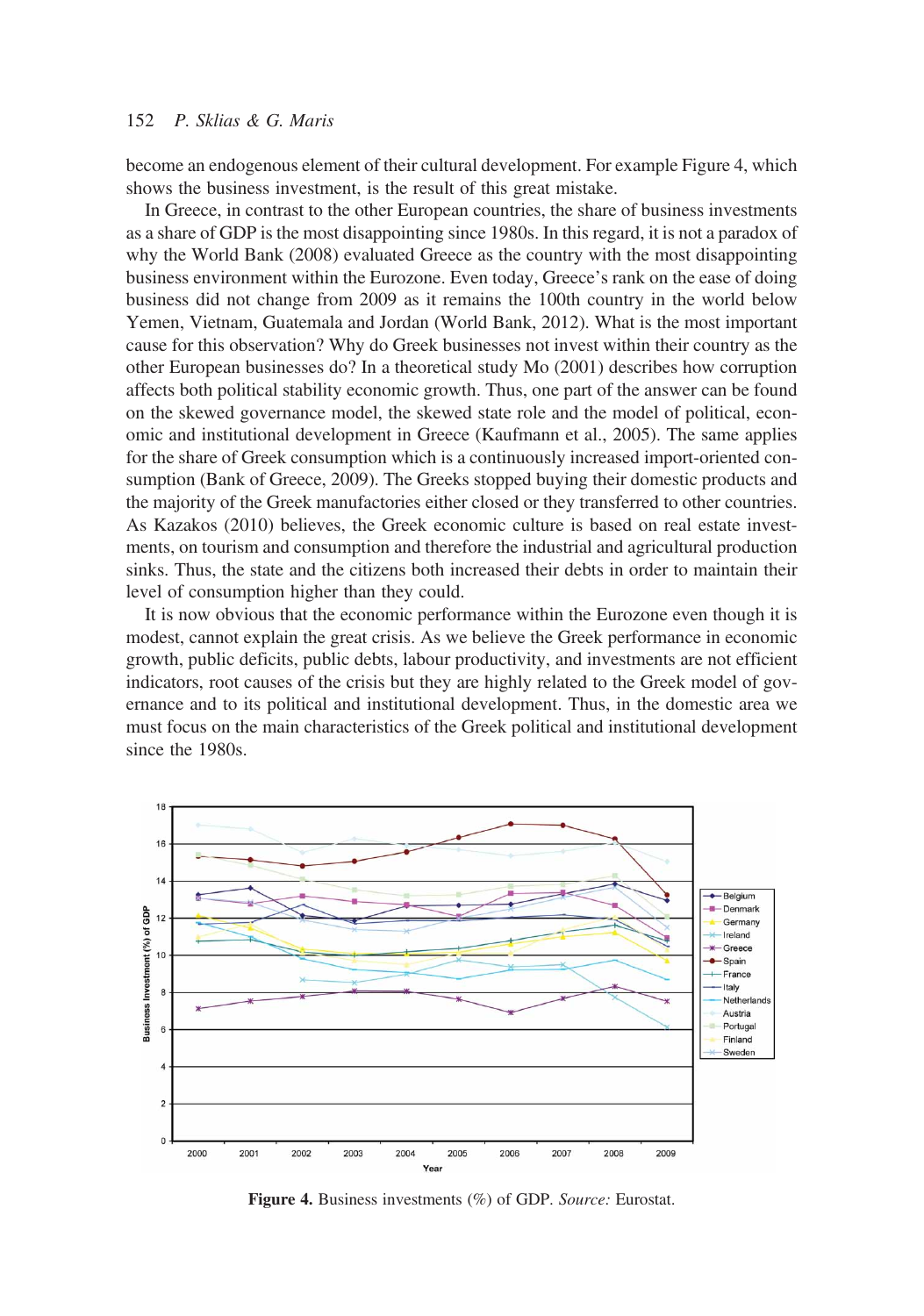## Indicators of Greek Political and Institutional Development Since the 1980s

In this part we will analyse seven critical political and institutional phenomena indicators whose negative performance is the root cause for today's Greek complex situation. The indicators we assess are the following: statism, governance performance, the effect on the economy of powerful syndicates and interest groups, populism, failed Europeanization, corruption, political stability and parliamentary continuity.

These phenomena that can be observed during the last 30 years had one severe result: the Greeks followed a misleading model of political, economic, and institutional development that directly or indirectly affected their political and economic choices and preferences and their way of thinking. Since the 1980s the Greeks created a skewed model of political, economic and institutional development, the Greek political leaders failed to change the aforementioned model and thus the whole system collapsed. In this respect, it can also explain the fact that all Greeks would like to become civil servants or work for the state in general. The Greeks created a skewed 'Leviathan' that failed to support them mainly in the three different stages of the 'socialization' process in the early 1980s, the de-nationalization of the 1990s and finally in the so called 'modernization' period.

According to the rankings of the Lisbon Review, Greece in 2008 and 2010 is the 23rd country among the EU's countries (World Economic Forum, 2010). Furthermore, Figure 5 below is very interesting because it reveals that Greece is a real laggard in every field of economic, institutional and political development. The same result is also confirmed by the Centre for European Reform (2009).

Because of the political and institutional (in)stability, all the necessary reforms and the modernizations attempted during the last three decades in Greece failed. What are the most important characteristics of the Greek unique political, economic, and institutional model of development that are the root causes for the crisis?

#### The Development of Statism during the 1980s and 1990s

When Greece joined the European Economic Community in 1981, its total GDP per head was 90.4% of the European (15) mean but unfortunately, this ratio decreased to 82.5% in 1985, and in 1990 74.2% (Alogoskoufis, 2009). During this period of economic underdevelopment in relation to the other European countries, the state expanded enormously; take for example the law 1368/83, for the socialization of public enterprises and the nationalization of many public organizations, creating two major consequences. On the one hand there was the need to finance all these public activities and on the other the state expansion not only decreased the private initiatives for growth and the effectiveness of free market actions, but also changed the people's perception about its role. This led to economic distortions that decreased the real GDP in the long run and at the same time increased the public deficits and the public debt permanently. Furthermore, it can be observed that from 1991–2007 in Greece we had nearly 65 privatizations (Rapanos, 2009) but in only 16 of these privatizations the state's participation after the privatization was below 50%. This means that the Greek state preferred partial privatizations because it tried not to lose its sovereignty over the business.

On the political and institutional level the development of statism led to the absolute failure of the stabilization and convergence programs because as Simitis (1989) believes, it was very difficult for many interest groups with specific economic and political interests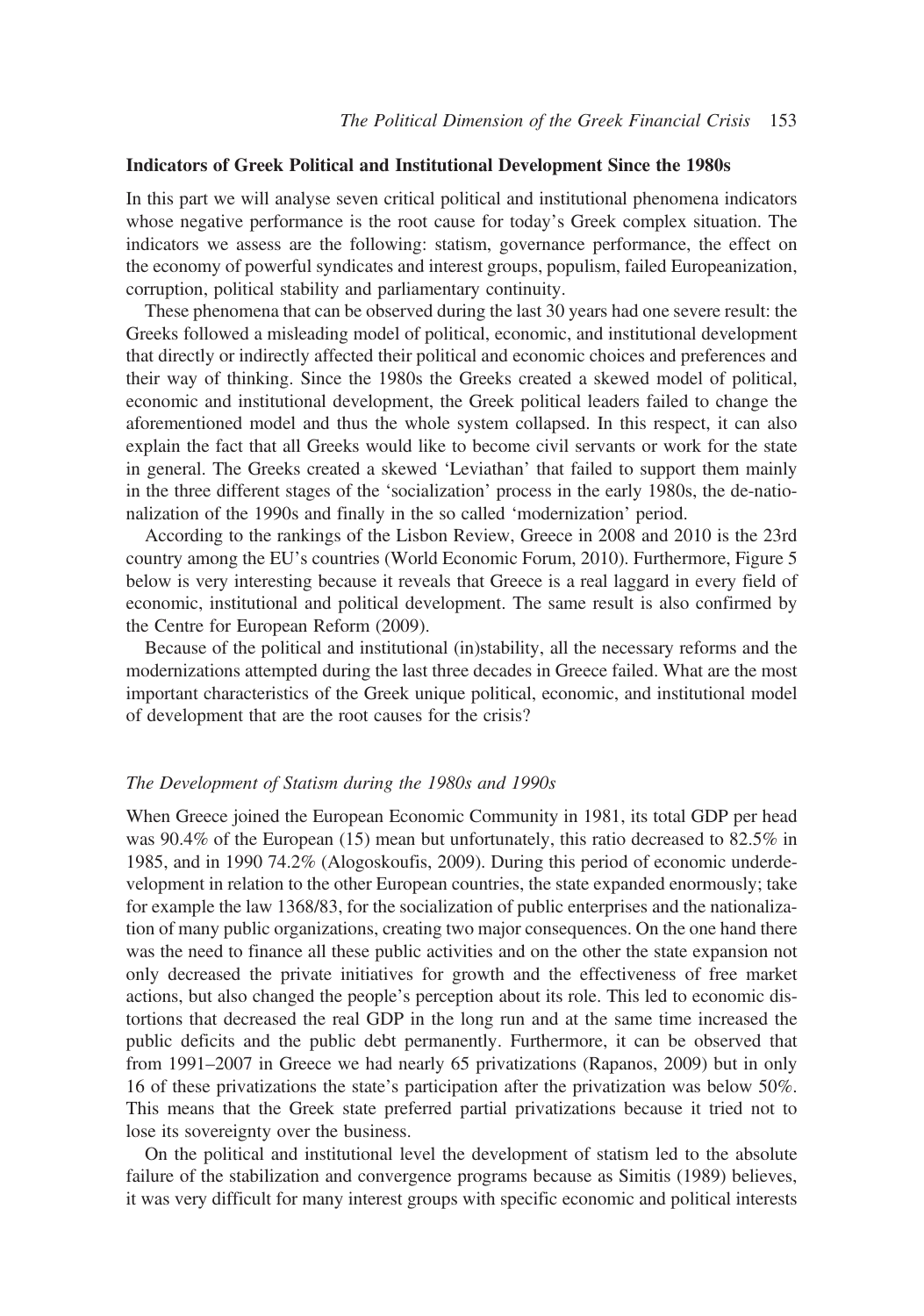|                        |                          |                |                |                        |                |                       |                |                |                          | <b>Subindexes</b>     |                         |                       |                          |                           |                |                     |                |                            |  |
|------------------------|--------------------------|----------------|----------------|------------------------|----------------|-----------------------|----------------|----------------|--------------------------|-----------------------|-------------------------|-----------------------|--------------------------|---------------------------|----------------|---------------------|----------------|----------------------------|--|
|                        |                          | Final<br>Index |                | Information<br>Society |                | Innovation and<br>R&D |                | Liberalization |                          | Network<br>Industries |                         | Financial<br>Services |                          | Enterprise<br>Environment |                | Social<br>Inclusion |                | Sustainable<br>Development |  |
| Economy                | Rank                     | Score          | Rank           | Score                  | Rank           | Score                 | Rank           | Score          | Rank                     | Score                 | Rank                    | Score                 | Rank                     | Score                     | Rank           | Score               | Rank           | Score                      |  |
| Sweden                 | 1                        | 5.83           | 1              | 6.20                   | $\overline{2}$ | 5.64                  | 1              | 5.55           | $\overline{2}$           | 6.19                  | 1                       | 5.93                  | $\overline{4}$           | 5.15                      | 3              | 5.42                | 1              | 6.57                       |  |
| Finland                | $\overline{2}$           | 5.72           | 5              | 5.51                   | $\mathbf{1}$   | 6.12                  | $\overline{7}$ | 5.26           | 8                        | 5.96                  | $\overline{3}$          | 5.86                  | $\overline{2}$           | 5.27                      | $\overline{2}$ | 5.59                | $\overline{3}$ | 6.19                       |  |
| Denmark                | 3                        | 5.61           | 3              | 5.74                   | 3              | 5.33                  | 5              | 5.39           | 4                        | 6.09                  | 6                       | 5.60                  | $\overline{7}$           | 5.05                      | 1              | 5.64                | 5              | 6.07                       |  |
| <b>Netherlands</b>     | 4                        | 5.51           | $\overline{2}$ | 5.81                   | 5              | 4.94                  | $\overline{2}$ | 5.54           | $\overline{7}$           | 5.98                  | $\overline{7}$          | 5.54                  | $6\overline{6}$          | 5.06                      | $\overline{4}$ | 5.31                | 6              | 5.91                       |  |
| Luxembourg             | 5                        | 5.43           | $\overline{7}$ | 5.43                   | 12             | 4.17                  | 6              | 5.29           | 5                        | 6.08                  | $\overline{\mathbf{2}}$ | 5.90                  | 1                        | 5.43                      | 5              | 5.31                | $\overline{7}$ | 5.87                       |  |
| Germany                | 6                        | 5.39           | $\overline{9}$ | 5.27                   | 4              | 5.10                  | 4              | 5.39           | 1                        | 6.49                  | 9                       | 5.36                  | 17                       | 4.50                      | 9              | 4.85                | $\overline{2}$ | 6.19                       |  |
| Austria                | 7                        | 5.39           | 6              | 5.45                   | 8              | 4.65                  | 3              | 5.42           | 6                        | 6.08                  | 4                       | 5.70                  | 10                       | 4.79                      | 8              | 4.91                | 4              | 6.14                       |  |
| France                 | 8                        | 5.22           | 10             | 5.21                   | $\overline{9}$ | 4.62                  | 11             | 5.10           | $\overline{3}$           | 6.17                  | 5                       | 5.61                  | 12                       | 4.78                      | 13             | 4.71                | 9              | 5.54                       |  |
| <b>United Kingdom</b>  | 9                        | 5.15           | 4              | 5.61                   | $\overline{7}$ | 4.71                  | 10             | 5.12           | 9                        | 5.77                  | 14                      | 5.10                  | 11                       | 4.78                      | 14             | 4.61                | 10             | 5.48                       |  |
| Belgium                | 10                       | 5.15           | 14             | 4.71                   | 6              | 4.78                  | 8              | 5.22           | 11                       | 5.76                  | 11                      | 5.28                  | 8                        | 4.88                      | 6              | 5.08                | 11             | 5.46                       |  |
| Ireland                | 11                       | 5.00           | 13             | 4.78                   | 10             | 4.47                  | 9              | 5.20           | 18                       | 5.24                  | 17                      | 4.87                  | 5                        | 5.08                      | 11             | 4.72                | 8              | 5.64                       |  |
| Estonia                | 12                       | 4.96           | 8              | 5.33                   | 14             | 3.99                  | 14             | 4.84           | 13                       | 5.47                  | 10                      | 5.33                  | $\overline{\mathbf{3}}$  | 5.17                      | 16             | 4.47                | 14             | 5.07                       |  |
| Cyprus                 | 13                       | 4.83           | 16             | 4.44                   | 21             | 3.71                  | 13             | 4.91           | 10                       | 5.76                  | 12                      | 5.28                  | 13                       | 4.73                      | $\overline{7}$ | 5.03                | 18             | 4.77                       |  |
| Slovenia               | 14                       | 4.79           | 12             | 4.84                   | 11             | 4.28                  | 18             | 4.49           | 15                       | 5.37                  | 19                      | 4.75                  | 15                       | 4.61                      | 15             | 4.56                | 12             | 5.43                       |  |
| <b>Czech Republic</b>  | 15                       | 4.71           | 17             | 4.43                   | 13             | 4.02                  | 12             | 4.96           | 20                       | 5.11                  | 15                      | 5.00                  | 19                       | 4.47                      | 10             | 4.73                | 16             | 4.96                       |  |
| Portugal               | 16                       | 4.70           | 15             | 4.64                   | 16             | 3.92                  | 19             | 4.47           | 12                       | 5.69                  | 16                      | 4.97                  | 16                       | 4.50                      | 17             | 4.18                | 13             | 5.20                       |  |
| Malta                  | 17                       | 4.58           | 11             | 5.15                   | 23             | 3.50                  | 16             | 4.73           | 16                       | 5.30                  | 8                       | 5.49                  | 23                       | 3.99                      | 12             | 4.71                | 27             | 3.80                       |  |
| Spain                  | 18                       | 4.53           | 20             | 4.21                   | 15             | 3.93                  | 15             | 4.73           | 14                       | 5,37                  | 13                      | 5.10                  | 25                       | 3.94                      | 21             | 3.92                | 15             | 5.06                       |  |
| <b>Slovak Republic</b> | 19                       | 4.45           | 18             | 4.42                   | 25             | 3.46                  | 17             | 4.70           | 23                       | 4.64                  | 20                      | 4.75                  | $\overline{9}$           | 4.81                      | 18             | 3.98                | 17             | 4.86                       |  |
| Lithuania              | 20                       | 4.39           | 19             | 4.38                   | 20             | 3.76                  | 24             | 4.15           | 19                       | 5.11                  | 21                      | 4.58                  | 18                       | 4.49                      | 20             | 3.93                | 19             | 4.73                       |  |
| Hungary                | 21                       | 4.28           | 22             | 4.12                   | 18             | 3.79                  | 21             | 4.35           | 21                       | 4.85                  | 23                      | 4.42                  | 20                       | 4.40                      | 23             | 3.79                | 22             | 4.50                       |  |
| Latvia                 | 22                       | 4.21           | 21             | 4.15                   | 24             | 3.48                  | 22             | 4.21           | 24                       | 4.57                  | 26                      | 4.27                  | 14                       | 4.72                      | 26             | 3.61                | 20             | 4.68                       |  |
| Greece                 | 23                       | 4.18           | 25             | 3.55                   | 17             | 3.81                  | 25             | 4.10           | 17                       | 5.25                  | 18                      | 4.81                  | 26                       | 3.62                      | 24             | 3.75                | 21             | 4.54                       |  |
| Poland                 | 24                       | 4.07           | 26             | 3.50                   | 22             | 3.64                  | 20             | 4.44           | 26                       | 4.12                  | 22                      | 4.46                  | 24                       | 3.95                      | 19             | 3.96                | 23             | 4.49                       |  |
| Italy                  | 25                       | 4.03           | 23             | 3.74                   | 19             | 3.78                  | 23             | 4.16           | 22                       | 4.81                  | 24                      | 4.31                  | 27                       | 3.54                      | 25             | 3.64                | 24             | 4.28                       |  |
| Romania                | 26                       | 3.96           | 27             | 3.48                   | 26             | 3.37                  | 26             | 4.04           | 27                       | 4.05                  | 25                      | 4.30                  | 21                       | 4.38                      | 22             | 3.89                | 25             | 4.19                       |  |
| Bulgaria               | 27                       | 3.77           | 24             | 3.63                   | 27             | 3.12                  | 27             | 3.82           | 25                       | 4.23                  | 27                      | 3.80                  | 22                       | 4.22                      | 27             | 3.55                | 26             | 3.82                       |  |
| <b>EU 27</b>           | ä,                       | 4.81           | ×,             | 4.73                   | $\sim$         | 4.23                  | $\sim$         | 4.80           | $\overline{a}$           | 5.39                  | ×                       | 5.05                  | $\omega$                 | 4.60                      | ÷.             | 4.51                | ×              | 5.16                       |  |
| <b>United States</b>   |                          | 5.27           | $\sim$         | 5.79                   | $\sim$         | 6.03                  | ٠              | 5.05           | $\overline{\phantom{a}}$ | 5.73                  | ×.                      | 5.22                  | $\overline{\phantom{a}}$ | 5.07                      | ×,             | 4.71                | ä              | 4.59                       |  |
| East Asia              | $\overline{\phantom{a}}$ | 5.28           |                | 5.56                   | ÷              | 5.24                  | $\sim$         | 5.10           | ÷                        | 6.06                  | z                       | 5.41                  | $\sim$                   | 5.17                      | ä,             | 4.93                | $\overline{a}$ | 4.74                       |  |

Figure 5. Rankings and scores of countries. Source: World Economic Forum (2010).

to withdraw from their participation in the active redistributive schemes. Under these circumstances any attempt for a 'progressive modernization' of the political, economic and institutional development in Greece failed. The results of this kind of development were directly transformed to wrong and skewed policy decisions like (1) increase of taxes in order to finance public enterprises; (2) increasing nationalizations; (3) the creation of many and skewed monopolies; (4) the maintenance of problematic public enterprises; and (5) decreasing business investments.

# Poor Governance Performance

In Greece the wider system of governance really matters if we are to approach the root causes for the crisis. First, this system, which includes both formal and non-formal institutions' ideas and merits, is very different from the European one. Even if we use the term 'structural congruence' (Katzenstein, 1997) or the term 'institutional fit' (Giuliani, 2003) the result is the same. Almost all the attempts for reforms, like for example the reform of the labour markets in 2000, failed because the governance hypothesis in Greece is inadequate. This 'institutional mess' (Tsebelis, 1995) was the main reason why the possibilities of political and economic reforms have been limited during the last 30 years in Greece. As Featherstone (2005a) stresses, the problem of governance still remains, even though he considers 1996 a turning point for the Europeanization of the country, coinciding with the Premier Simitis political agenda. This governance problem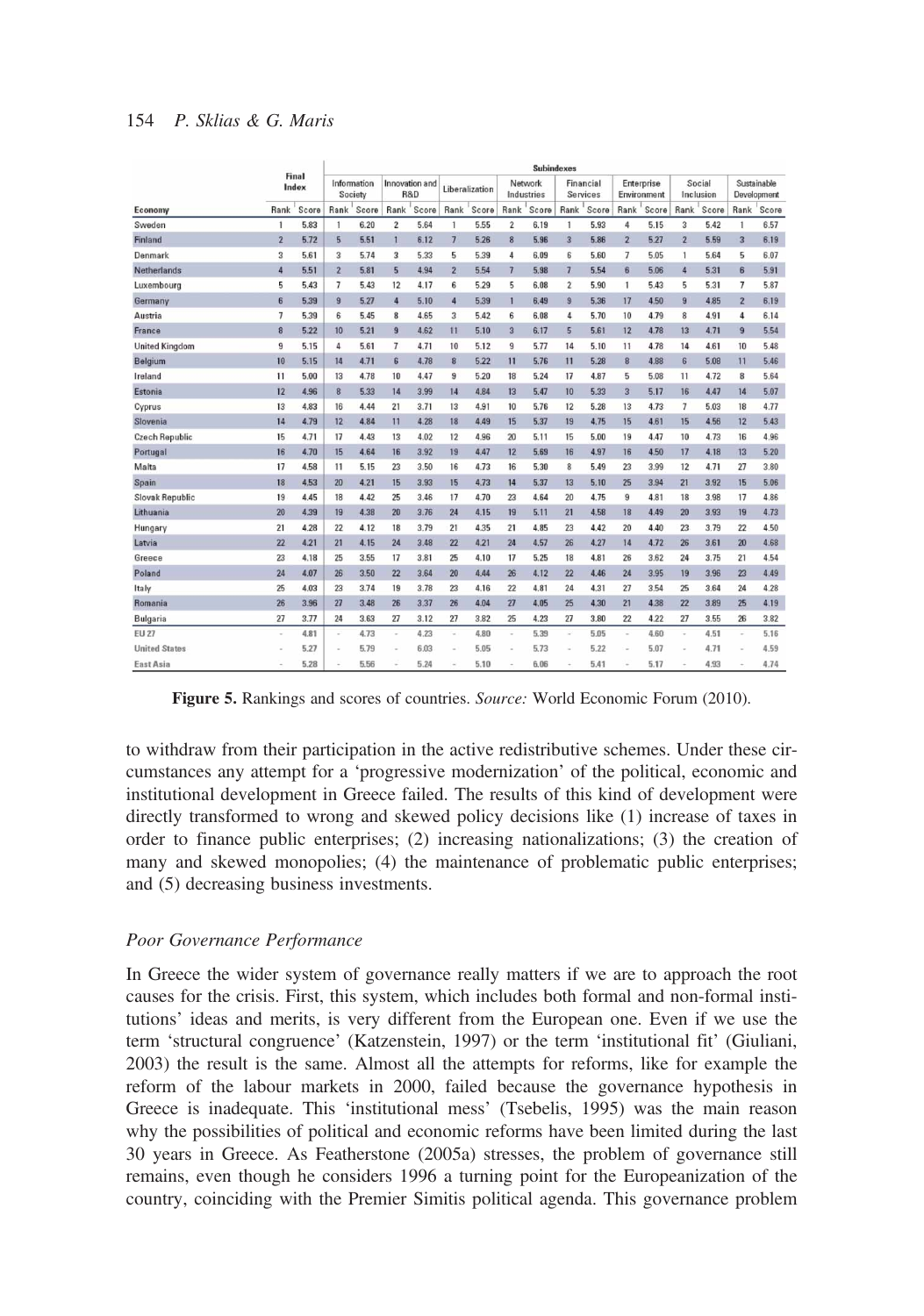puts the nature of Greece's convergence with the EU in question. More precisely, he points out that:

Contemporary Greek politics are marked by tensions between pressures for reform and the structural constraints to their realization. The pressures combine those emanating from processes of Europeanisation (European Union agendas on economic reform, for example) and the domestic demand for 'modernization' (the agenda of former Premier Simitis). The two have been seen as synonymous in Greece. The resultant tensions have created a fundamental issue of governability: in a number of areas, Greece is 'une societe bloque'. There are systemic weaknesses deriving from the institutional capacity of the state, the regime of 'disjointed corporatism', and cultural practices of clientelism and 'rent-seeking'. These constrain agency and leadership strategies. The analysis places the recent Simitis project in an historical context and attempts to delineate patterns of change and continuity. The reform process has been asymmetrical and uncertain in character. The problem of governance remains and, in turn, it questions the nature of Greece's convergence with the EU. (Featherstone, 2005a, p. 223)

Secondly, the capacity for effective governance in Greece is limited. For example, Greece and Italy were the last European countries since 1996 in government effectiveness (Figure 6), which reflects perceptions of the quality of public services, the quality of civil service and the degree of its independence from political pressures, the quality of policy formulation and implementation, and the credibility of the government's commitment to such policies. Furthermore, according to the Sustainable Governance Indicators in 2011, Greece has the most disappointing performance in the capacity for reforms and in the management index, and it has only improved in a limited scope in the quality of democracy and policy performance in relation to the 31 countries in the quality of democracy and policy performance in relation with the 31 countries of OECD (Bertelsmann, 2011). The need for reforms is uncontested, but the implementation does not exist.

# Powerful Interest Groups and Syndicates

According to Mitsopoulos and Pelagidis (2009a) the creation and existence of powerful and well-connected organized interest groups is a result of the high administrative burden and poor governance. The most characteristic paradigm is the reaction to the so-called 'Spraos Report' which, according to Featherstone et al. (2001, p. 475), 'revealed a deeply ingrained structural cleavage in Greek society on pension provision. Entrenched sectional interests sought to defend their accumulated privileges, whilst an inefficient and financially unsustainable system failed to meet the legitimate needs of other social groups'. Thus, in Greece many powerful interest groups can be identified that influence political and economic stability and development negatively. Mitsopoulos and Pelagidis (2009b, p. 399) describe very well how these organized groups act:

… these numerous rent-seeking groups curtail competition in the product and services markets, increase red tape and administrative burdens, and actively seek to establish opacity in all administrative and legal processes in order to form an environment in which they will be able to increase the rents they extract. At the same time, they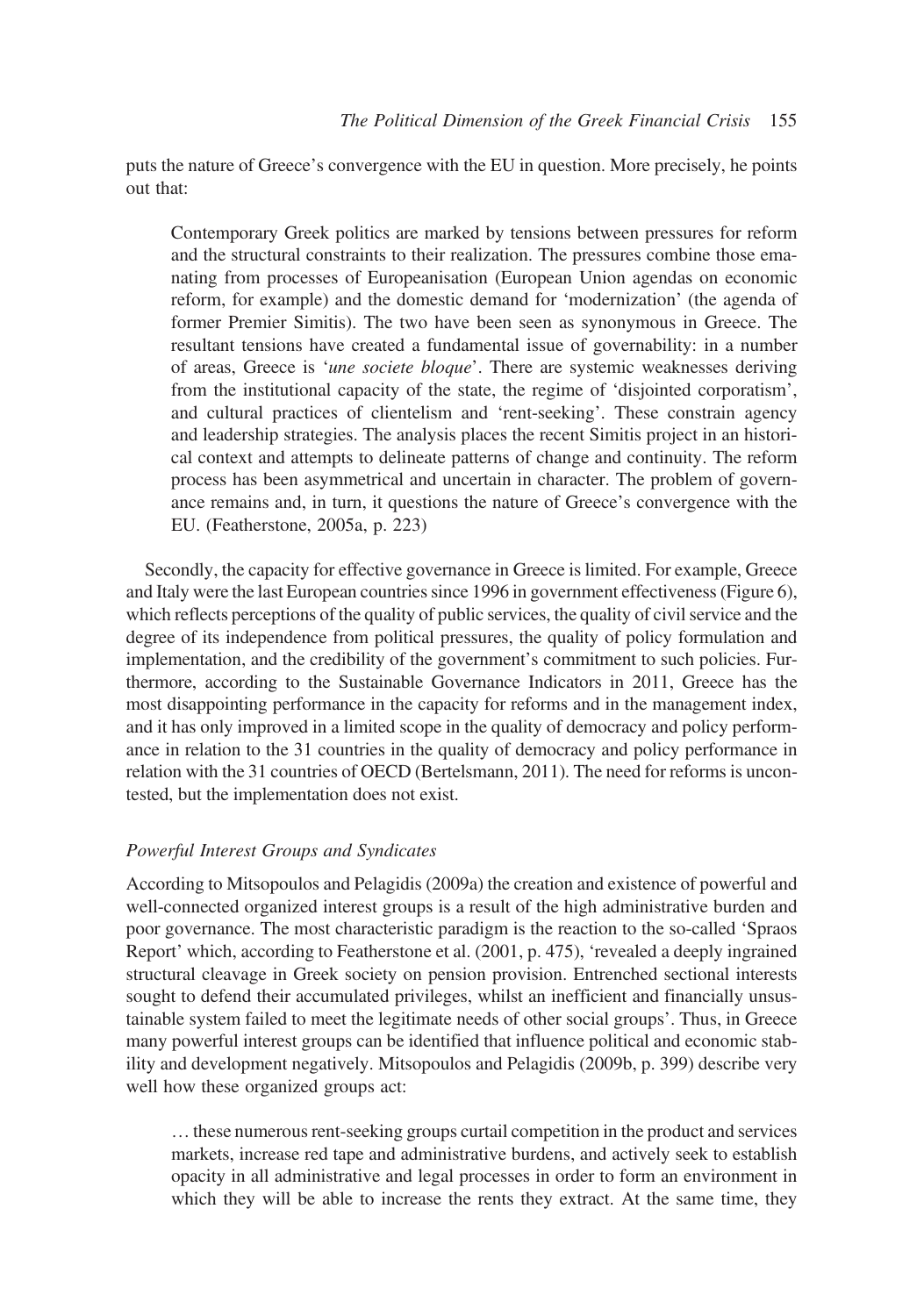

Figure 6. Government effectiveness. Source: World Bank.

actively strive to ensure that the rule of law fails to such an extent that the society will not be able to hold them accountable for their actions… salient aspects of the design of the Greek political system suggest why Greek politicians are unable to champion reforms and effectively confront the designs of these predatory interest groups.

Indeed, in World Bank's index for the rule of law, which reflects perceptions of the extent to which agents have confidence in and abide by the rules of society, shows that Greece and Italy have come last as European countries since 1996 (Figure 7).

# Populism

Populism has also been addressed as one of the main characteristics of the Greek national system. This may have been one of the root causes for mismanagement (De Grauwe, 2010; Tsakalotos, 1998). In this framework, modernizing the Greek economy was very much connected with the function of a political system which was not ready to deal with a series of subsequent challenges. At first, it can be observed during the 1980s when the Greek economic policy failed from 1981–1985 and the macroeconomic performance of the state was disappointing. During this period it was the first time in Greece where the socialization process together with the development of statism created a skewed and continuously increasing nexus of governmental activities that developed the rent seeking actions and behaviours of the public managers.

# Failed Europeanization

Even though Greece joined the European Community earlier than other European countries, it remained a laggard regarding the typical and real adoption of the European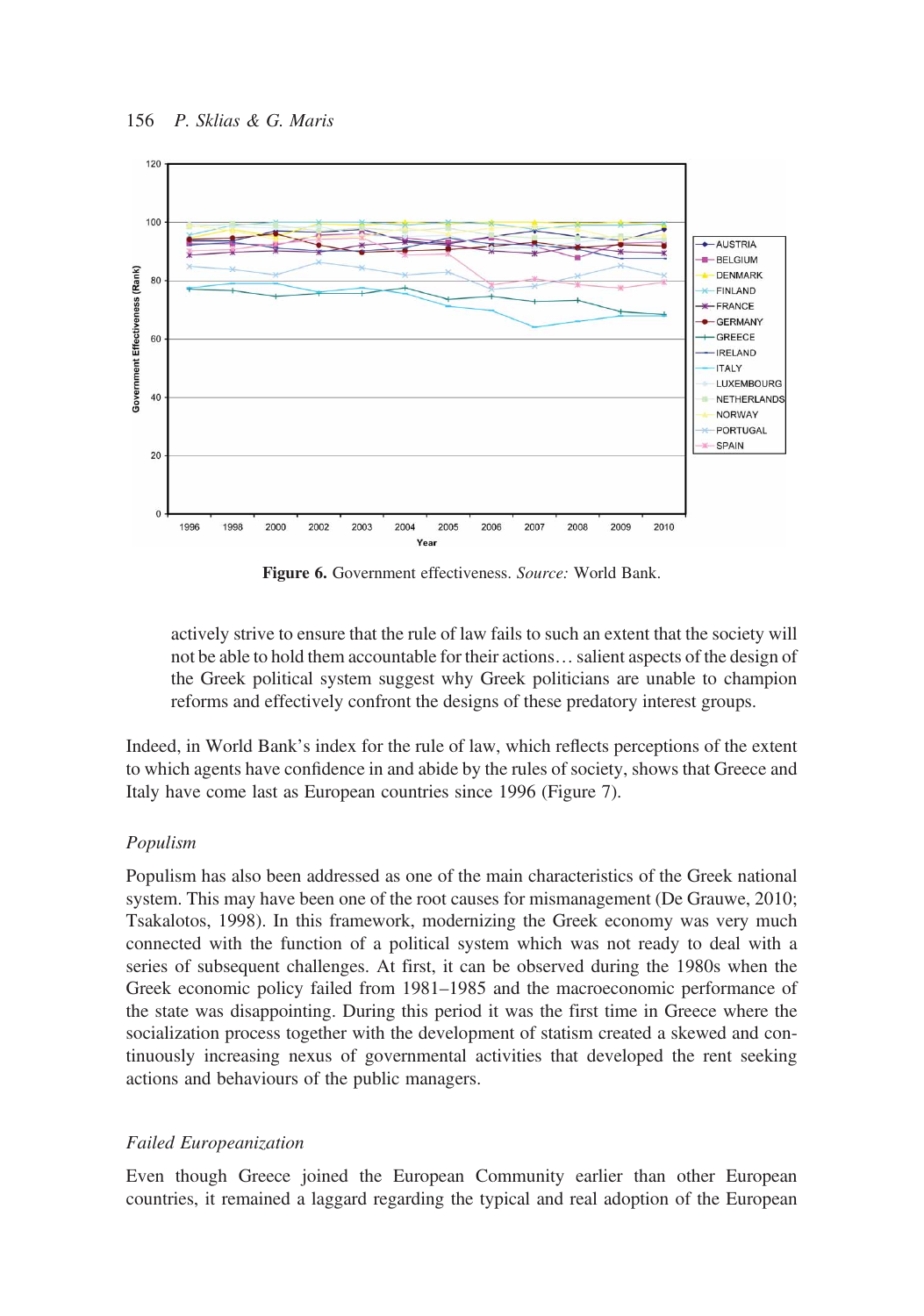

Figure 7. Rule of law. Source: World Bank.

rules and the European institutional context. In fact, all Greek governments tried to adopt the acquis communautaire and the European directives, but almost all the attempts either failed or their success was not fully effective. For example, the Open Method of Coordination (OMC) was not successfully applied by the Greek political authorities (Angelaki, 2007). As Borras and Jacobsson (2004) believe, the conditions for the policy transfer may be absent. This mismatch has also been successfully assessed in various cases especially when considering the relations between the state and specific social organised groups. One of these cases is the relation between the teachers and the teachers unions and the state modernisation policies as advocated by Simitis policy priorities and guidelines (Athanasiades & Patramanis, 2002). Thus, it is now obvious that the Greek governments failed to develop a political and economic environment in which the OMC could be productive and successful (Featherstone, 2005b).

Moreover, it is interesting that in Greece the process of 'modernization' is identified with the Europeanization process (Featherstone, 2005a). However, even in this case the 'soft' and 'hard' European rules were never adopted effectively. Then, implementation and practice of the new rules had many constraints that made the gap between modernisation and reality evident. During the last two decades, the European Union took legal action for noncompliance of Greece with the European directives in many cases. Three typical examples are the case of the accounting modernisation and the reorganisation of credit institutions, the case of infringements of EU environmental legislation, and the case of simplifying reporting requirements for mergers and divisions.

Furthermore, the low level of trust between citizens and government policies has increased the cost of applying those (Boix  $\&$  Posner, 1998). Applying rational policies has also been even more difficult due to informal privileges for specific labour groups in the public sector. Thus, the real implementation of the European rules and the real modernization in Greece never came into effect from a cohesive institutional context in order to be incorporated as successfully as it was needed. It might seem a paradox, but it seems that the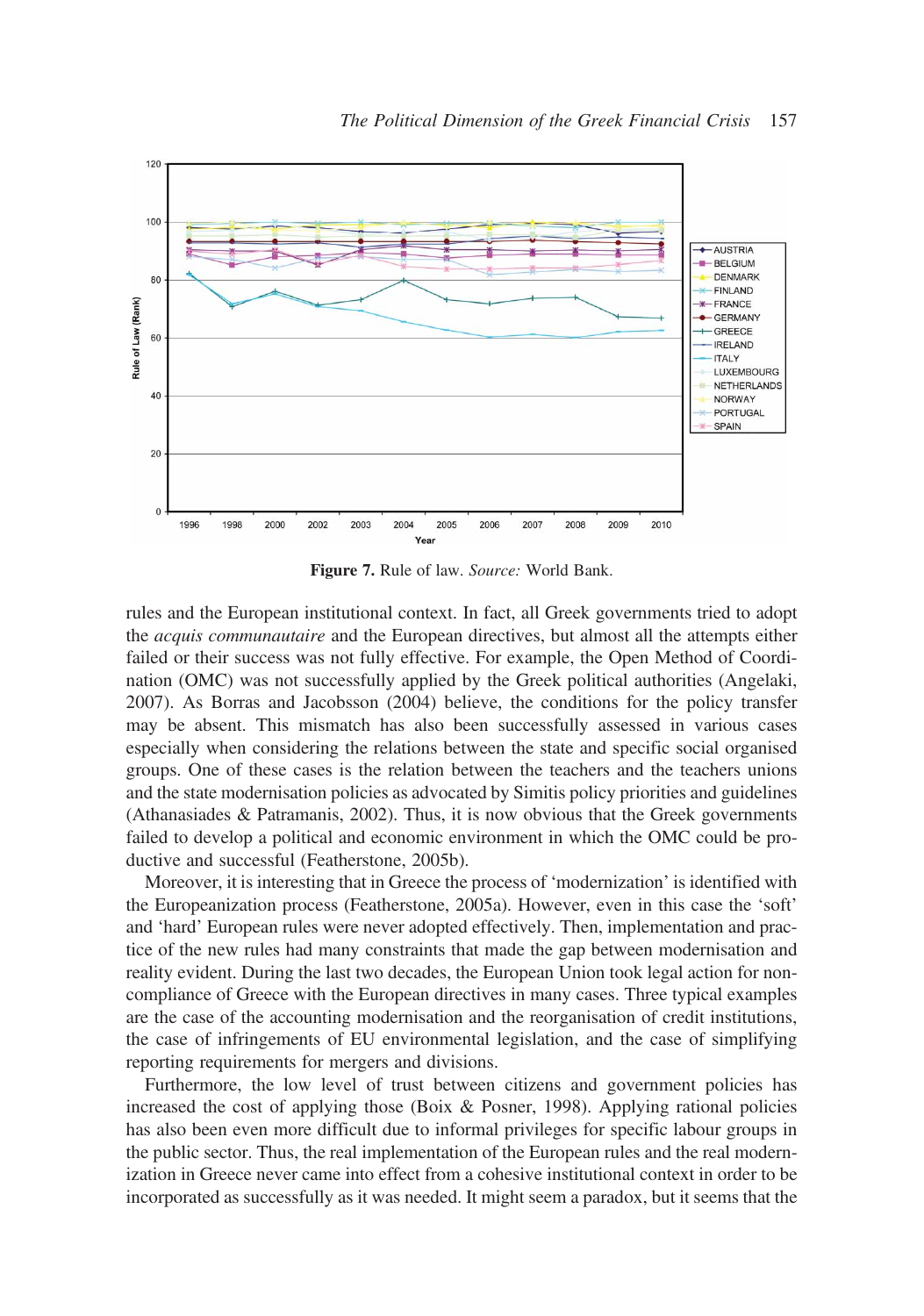Greek crisis revealed that Greece's real adoption of the European rules was minimal. Thus, it is not a paradox that in the regulatory quality rankings Greece again comes last (Figure 8).

# Corruption

The evolution of corruption in Greece is not as simple as it looks. In fact, it is related to the lack of a stable and developed civil society in the country (Makridimitris, 2006). Thus, as Kazakos (2010) argues, the overgrown development of the state, the political centralization and the cliental networks negatively affected the performance of the institutions and corruption. As Graycar and Villa (2011, p. 437) believe, corruption's main consequence is 'a loss of governance capacity, and this is a greater and more prevalent loss than a monetary loss'. In this regard, Koutsoukis and Sklias (2005) state that, among others, the most important factors that contributed to the phenomenon of corruption in Greece are a political system that favours clientelism, a complex legal framework that provides a scope for manoeuvres, as well as a political culture which provides space for such pathogenic behaviour.

According to the World Bank, control of corruption is the extent to which public power is exercised for private gain, including both petty and grand forms of corruption, as well as 'capture' of the state by elites and private interests. Figure 9 illustrates the control of corruption (rank) among the European countries. Again, Greece belongs to the last two countries for the control of corruption in Europe. The same conclusion can also be affirmed from Transparency International (2010) and from the World Economic Forum (2010). The control of corruption in Greece, it seems, is a very difficult task for politicians because corruption is related to the Greek cultural model of development. In this respect, the corruption level in Greece negatively affects competitiveness, as it increases the costs of production and at the same time creates a more skewed statism (World Bank, 2005).



Figure 8. Regulatory quality. Source: World Bank.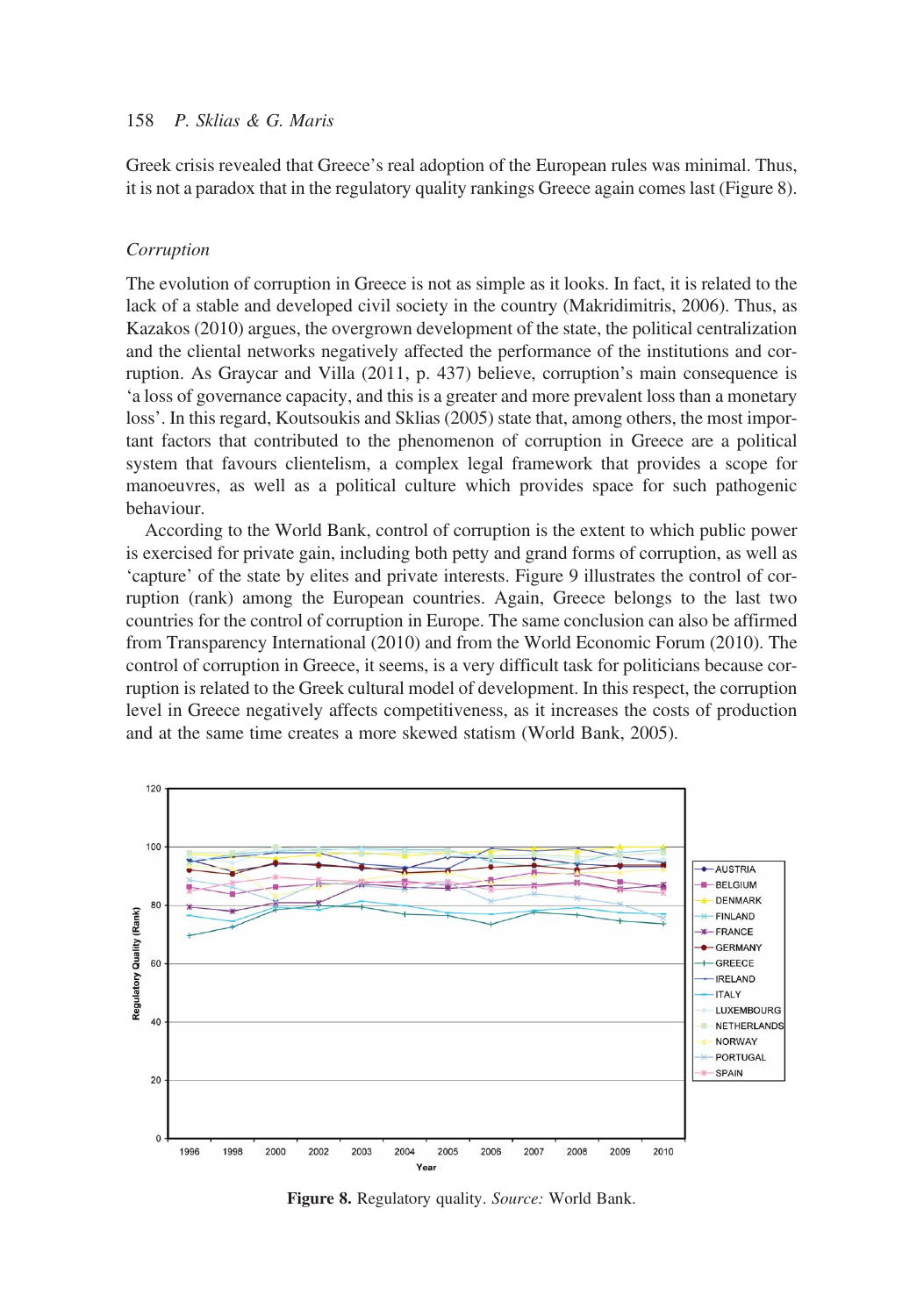

Figure 9. Control of corruption. Source: World Bank.

2006

2007

2008

2009

2010

2005

Year

# Political Stability and Parliamentary Continuity

2002

2003

2004

 $\overline{0}$ 1996

1998

2000

The Greek political and parliamentary system is unstable. For example, it is believed that in Greece we have elections any time the political aristocracy wants to reproduce its interests and its political power (Kazakos, 2010). As Alibizatos (2001) believes, the members of the Greek parliament make proposals without any viable strategy for institutional reform of the country.

Policy sustainability and continuity in the country can also be an issue to be argued. Simitis' government case is also one that demonstrates the lack of policy continuity among governments of the same party in Greece (in this case the socialists' government). Simitis' pro-European modernization project, managerial and technocratic style has had very few similarities with his predecessor's political approaches. Convergence with the EU would not be considered as an easy path to be undertaken, as was the case in the A. Papandreou era. In the Simitis era it was priority number one. As Featherstone (2005a, p. 228) mentions:

Economic and social reform was to be placed alongside a fresh start politically. Simitis and his supporters advocated a greater separation of the 'party' from the 'state': a break with the incestuous 'rousfetti' politics or bureaucratic clientelism of the recent past. This was a condemnation of the Andreas Papandreou years.

The same inconsistency can also be observed as a result of numerous ministerial reshuffles of a given government, which limits the possibilities to achieve specific policy goals within a given timeframe, not to mention institution-building potential. The dominating figure of Andreas Papandreou is a typical example of this situation. It is characteristic that only during the first four years of his governance (1981–1985) he used 70 members to serve his governments. In 1984 alone, the country experienced five ministerial reshuffles and in six cases we experienced individual changes of ministers or vice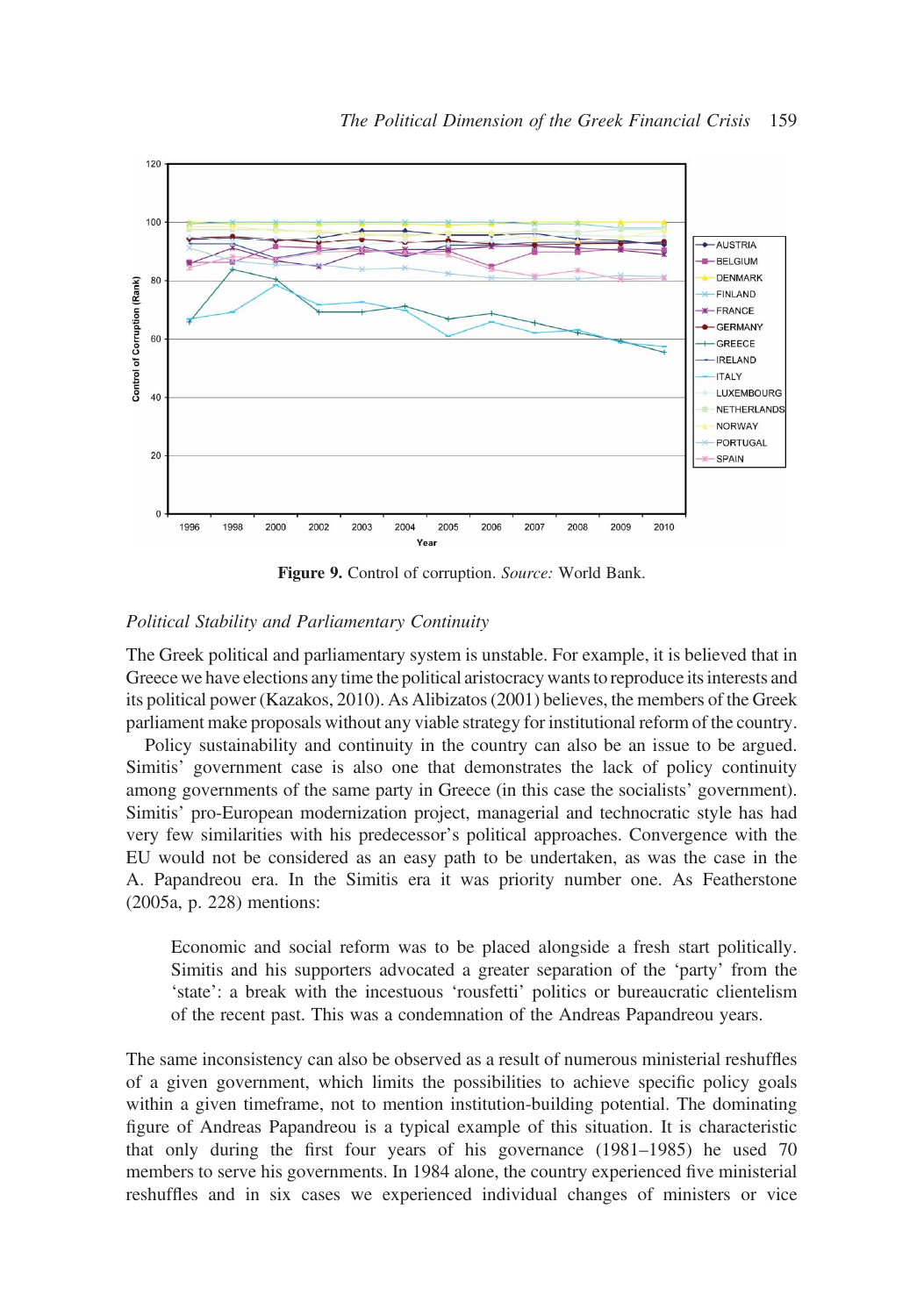ministers. During the second period of his governance (1985–1989), 105 people participated in government ministerial positions. In the first 1.5 years of his second term four government reshuffles took place. We can also notice examples of government members who have seen the entrance and the exit of the government 12 times. In this regard, it can also be said that because the cabinet and sub-cabinet positions compared with other countries are higher, the proportion of a governing party's parliamentary personnel who hold cabinet positions is very high. Consequently, cabinet positions are related to patronage and the mature clientelistic political system. The overall result is the instability of the high level Greek government, whose statistics are given on Figure 10. As Koutsoukis et al. (2012) state:

… since democracy was restored in 1974, Greece should now have its 11th Government. However the truth is that Greece now has its 17th Government, i.e., nearly 1.5 times as many governments as would have been expected with respect to full terms. Even without counting the coalition cabinets and taking into account only completed terms, the average term is 2.86 years.

It is evident that policy consistency, efficiency and implementation are tasks almost impossible to be realized, under the circumstances. Eventually, we argue that reforms were not followed and/or supported by an adequate institutional framework in order to materialise specific policies. It could be said that there are 'cross-national factors rather than idiosyncratic characteristics that influence the inability and reluctance of a state to comply and conform respectively' (Mbaye, 2001, p. 259). Under the aforementioned conditions scholars claim that the Greek politicians looks like a very well organized club which chooses its members and strengthens its protection (Kazakos, 2010). In this regard, Mitsopoulos and Pelagidis (2009b, p. 406) state:

… reform-minded politicians who threaten the status quo are easily removed from the political scene while politicians who cooperate with special interest groups are rewarded with long-lasting political careers and immunity from almost any unlawful act they may engage in.

Perhaps that is why, according to the World Bank's rankings, Greece is one of the last two European countries on the voice and accountability index (Figure 11). As Featherstone (2005b, p. 747) stated, for the pension reform in Greece:

The constraints on the reform process question the nature of authority, legitimacy and participation in the Greek system. They pose major dilemmas for structural economic reforms motivated by different ideological perspectives – social, democratic or neoliberal – and they are unlikely to be overcome through a short-term project. The

| Statistic                                                         | Measurement  |  |  |  |  |
|-------------------------------------------------------------------|--------------|--|--|--|--|
| Average term duration (Completed terms, incl. coalition Cabinets) | $2.16$ years |  |  |  |  |
| Average term duration (Completed terms, Single party only)        | 2.86 years   |  |  |  |  |
| <b>Conservative Party</b>                                         | 7 times      |  |  |  |  |
| Socialist Party                                                   | 7 times      |  |  |  |  |
| Successions (Con-Soc or Soc-Con)                                  | 4 times      |  |  |  |  |
| <b>Coalition Government:</b>                                      | 3 times      |  |  |  |  |

Figure 10. High level Greek government statistics. Source: Koutsoukis et al. (2012).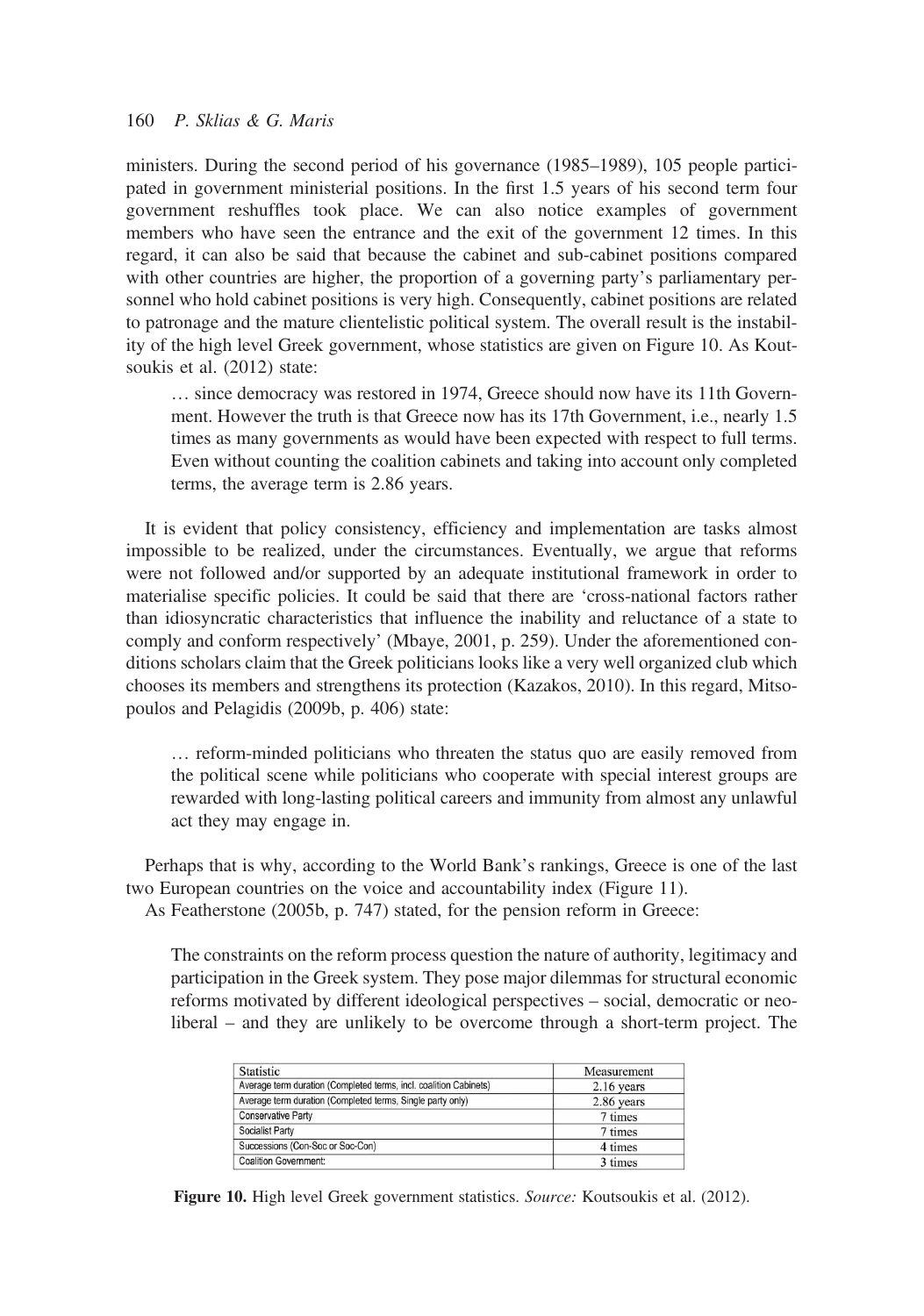government is entrapped in a bargaining process that succumbs to stalemate unable to build effective alliances and to offer sufficient incentives.

This has a direct effect on the realization of the reforms. During the last 30 years almost all the great reforms have failed; for example, the labour markets reforms (1998 and 2000); the insurance reforms in 2000 and 2008 and the reform for the closed professions have not been implemented yet; the reform of the National Health System (2000); the reform of the educational system; environmental protection; the liberalization of energy markets – and so on. Thus, Figure 12, which shows the rank of political stability of the European countries since 1996, is not a paradox anymore.

During the last 30 years in Greece, many political and institutional phenomena which are related to its model of governance and affect its economic performance prevail. The development of statism, populism, corruption, failed Europeanization, political instability, interest groups and the way of governance are highly related to the Greek model of political and institutional underdevelopment. In this regard, the root causes for the Greek crisis in the domestic area are mainly political rather than economic. The Greeks created a skewed 'Leviathan' that failed to support them. In this regard, it seems that all the attempts for modernization and Europeanization not only failed to create a stable political and economic system in Greece but also solidified a mature clientelistic political system as the main characteristic of the Greek polity. Even if this mature clientelistic political system is not analysed as a major cause of the Greek crisis, it is regarded as a major consequence of the above political and institutional underdevelopment in Greece. Thus, all the above political and institutional factors are also associated with a mature clientelistic political system which was developed in Greece over the last 30 years, and it is also responsible for the current crisis. In this regard, it could be said that the political elites used the borrowed new political institutions as new institutional resources by which they extended their patronage networks geographically and functionally. Even though the political parties



Figure 11. Voice and accountability. Source: World Bank.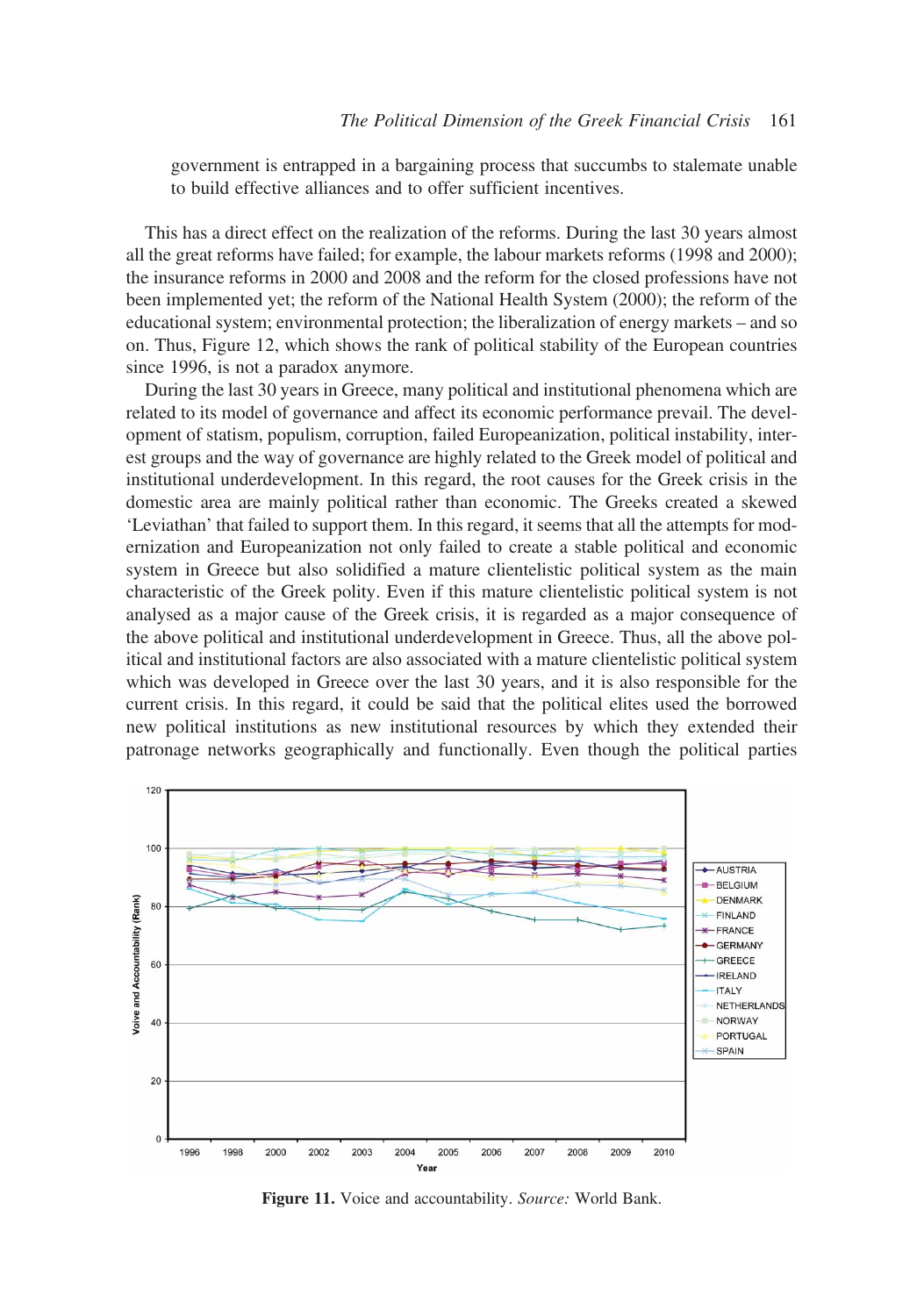

Figure 12. Political stability and absence of violence. Source: World Bank.

acknowledged the necessity of reforms and real modernization of the Greek society, at the same time they undermined any effort for reforms and modernization. Thus, no real modernizing party can be found in Greece the last 30 years.

## Conclusion

The aim of the paper was to show that the Greek crisis can be comprehended in the framework of its poor political and institutional performance over the last three decades in the country. Such a framework can be applied not only in the case of Greece but also in the case of other countries as well, especially when satisfactory levels of economic performance cannot justify subsequent economic failures. We argued that in the case of Greece, growth rates and pure economic indicators presented misleading assumptions for the economic performance of the country. Economic convergence was only nominal, not real and not followed by political and institutional convergence. Contemporary and short-term cash infusions did not manage to ameliorate the structural weaknesses of the economic system, and the political and institutional inadequacies were the fundamental causes for the collapse of the Greek economy.

The Greek crisis has important political elements and in this way the crisis will remain. As this paper has analysed, the economic factors have contributed to the crisis but they are not the root causes, which can be found only within the political and institutional model of development and the mode of governance. Thus, a series of political factors are highlighted as the key factors of this crisis. The development of statism, the failed Europeanization, the high level of corruption, the impact of syndicates and interest groups on the formation of economic policies, the skewed model of governance, populism and the unstable political and parliamentary regime are among the main factors that contributed to the crisis over the past 30 years.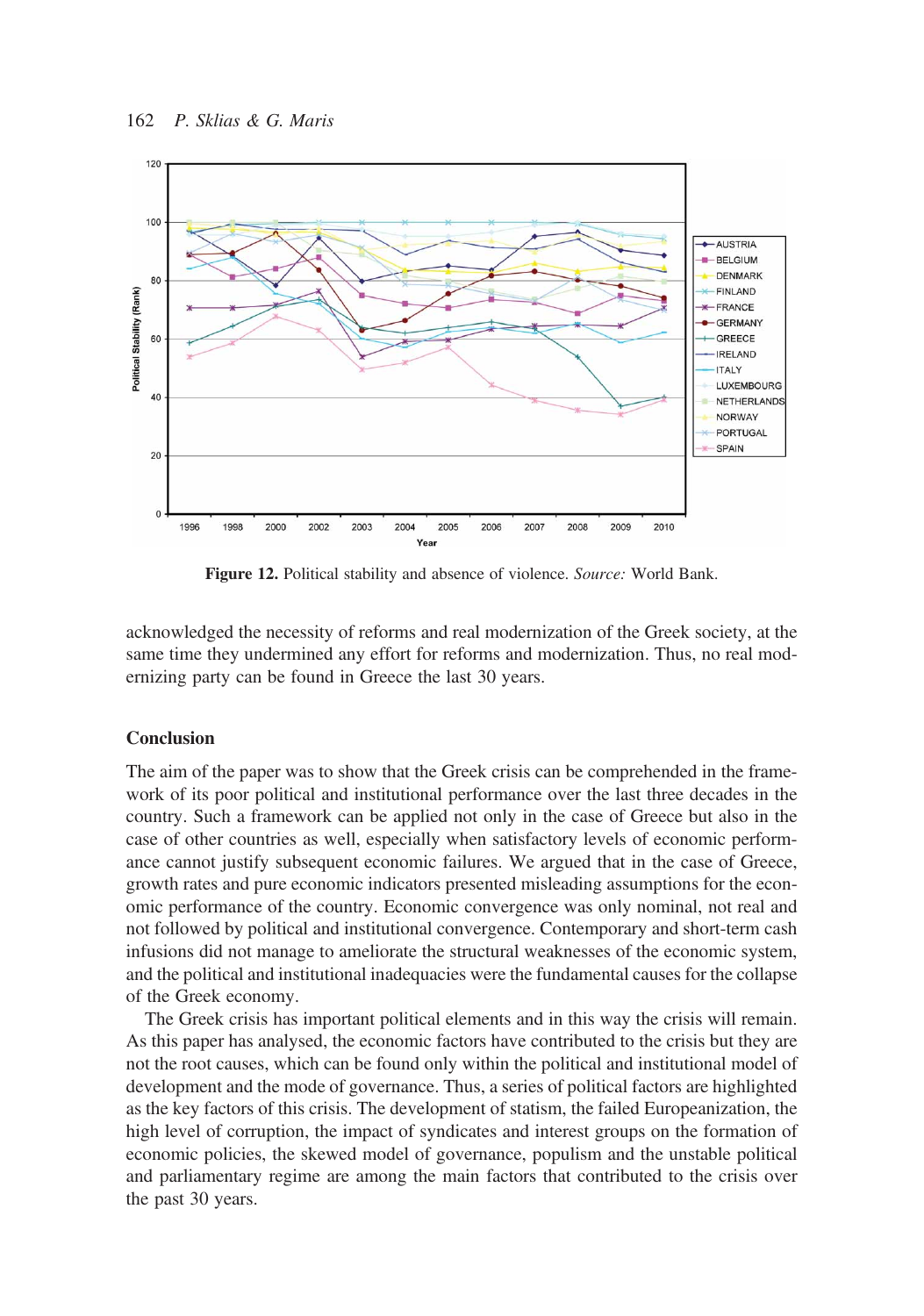The political causes of the Greek problem are not the same with other European highly indebted states. Thus, it is very difficult for the Greek political system to change considerably. The current demands made by Eurozone officials for austerity and a smaller, more efficient state apparatus are understandable but they amount to a demand that Greek political culture be dramatically changed in a very short time frame. This it is not an easy task for the Greek and European officials and it seems unlikely to be realized. Moreover, it could be said that contemporary Greece is a unique case of what could be called a mature clientelistic political system. From the beginning of its modern existence, borrowed 'modern' political institutions seem to have provided the political elite with additional political resources which in turn, made it possible to extend patronage networks geographically as well as functionally.

This political and institutional instability makes us worry about the future of the EU. On the one hand it is not clear whether the EU will change considerably during this crisis in order to anticipate such political element or if on the other it will question (itself) about future enlargements. Do the new member states really differ from Greece in this political dimension? The Greek economic crisis should be considered as a lesson for the future steps of the EU and the EMU, especially when the signs were clear and the Greek crisis was not unexpected and could have been prevented much earlier.

# **References**

- Acemoglu, D. & Robinson, J. (2008) The role of institutions in growth and development, Working Paper No 10, Commission on Growth and Development, Washington.
- Alesina, A. & Perotti, R. (1995) The political economy of budget deficits, IMF Staff Papers, No. 42, pp. 1–32.
- Alibizatos, N. (2001) The uncertain modernization and the blurred constitutional revision (Athens: Polis).

Alogoskoufis, G. (2009) Greece after the crisis (Athens: Kastaniotis).

- Angelaki, M. (2007) Applying the open method of cooperation back home: The case of Greek pension policy, Social Cohesion and Development, 2 (2), pp. 129–138.
- Athanasiadies, H. & Patramanis, A. (2002) Dis-imbeddedness and De-classification: Modernization politics and the Greek teacher unions in the 1990s (Oxford: Blackwell Publishing).
- Baldwin, R. (1991) On the microeconomics of the European Monetary Union, in: One Market, One Money: An Evaluation of the Potential Benefits and Costs of Forming an Economic and Monetary Union, European Economy, Special Issue No 1, Vol. 44, (Brussels: European Commission).
- Bank of Greece (2009) Annual report of the Bank of Greece, (Athens: Bank of Greece).
- Bertelsmann Stiftung, (2011) Policy performance and governance capacity in the OECD: Sustainable Governance Indicators 2011, (Gutersloh: Bertelsmann Stiftung).
- Boix, C. & Posner, D. (1998) Social capital: Explaining its origins and effects on government performance, British Journal of Political Science, 28 (4), pp. 686–693.
- Borras, S. & Jacobsson, K. (2004) The open method of co-ordination and new governance patterns in the EU, Journal of European Public Policy, 11 (2), pp. 185–208.
- Centre for European Reform (2010) The Lisbon Scorecard IX: How to emerge from the wreckage, (London: Centre for European Reform).
- Corsetti, G. & Roubini, N. (1993) The design of optimal fiscal rules for Europe after 1992, in: F. Torres & F. Giavazzi (Eds) Adjustment and Growth in the European Monetary System, pp. 46–82 (Cambridge: Cambridge University Press).
- De Grauwe, P. (2010) Crisis in the Eurozone and how to deal with it, Centre for European Policy Studies, CEPS Policy Brief, No. 204, February.
- De Grauwe, P. (2011) The governance of a fragile Eurozone, Centre for European Policy Studies, CEPS Working Paper, No. 346, May.
- European Central Bank (2010) Euro area fiscal policies and the crisis, Eurosystem, Occasional Paper Series, No. 109.